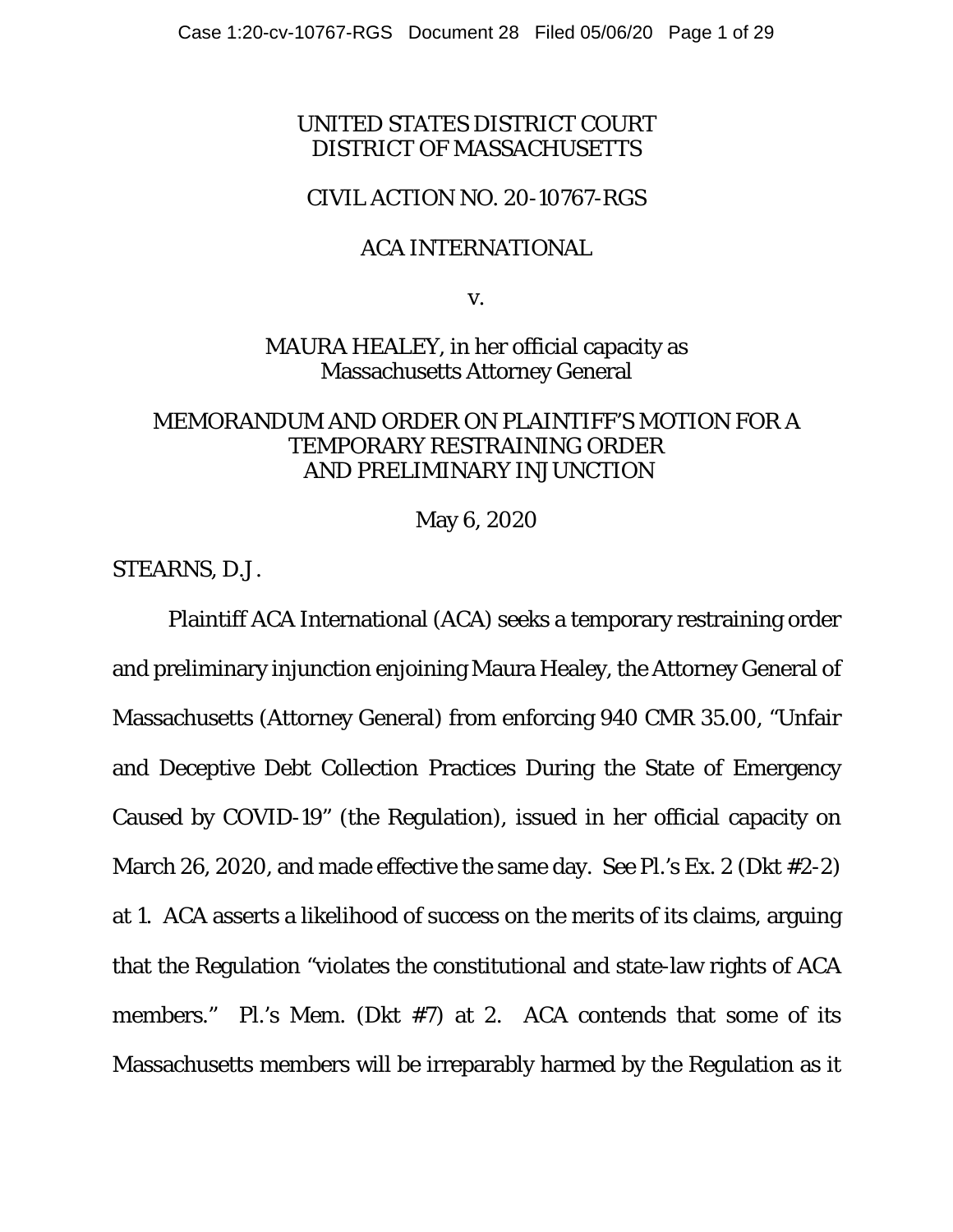effectively prohibits them from conducting their businesses in the Commonwealth with the likely result of bankruptcy.

# BACKGROUND

ACA is a registered Minnesota non-profit trade association with more than 2,300 members who work in the credit-and-collection industry (some within and others outside of Massachusetts), including in their ranks firstparty creditors, debt buyers, and collections agencies.<sup>1</sup> ACA provides its members products, services, and publications, including educational and compliance-related information. That ACA has standing to litigate this case is not a matter in dispute. *See Friends of the Earth, Inc. v. Laidlaw Envtl. Servs., Inc.*, 528 U.S. 167, 181 (2000).

The Attorney General issued the Regulation pursuant to Mass. Gen. Laws ch. 93A, § 2 (Chapter 93A), which prohibits unfair or deceptive acts in

<span id="page-1-0"></span><sup>1</sup> As examples, ACA cites Action Collection Agencies, Inc. (ACAI) d/b/a Action Collection Agency of Boston. ACAI was founded in 1967 in Boston, and provides collection services to Massachusetts hospitals, healthcare providers, and utility companies. ACAI specializes in medical collections which make up a significant percent of its income. It reports that 74% of its bad-debt revenue in 2019 represented collections from Massachusetts consumers. Similarly, Peter Roberts & Associates, Inc. (PRA), another Massachusetts ACA member with 21 employees, also principally serves healthcare providers. In its calls to consumers, PRA states that it establishes "payment arrangements, identif[ies] and untangle[s] third party payer issues and discuss[es] credit related matters." Terrasi Aff. (Dkt #7-2) ¶ 3.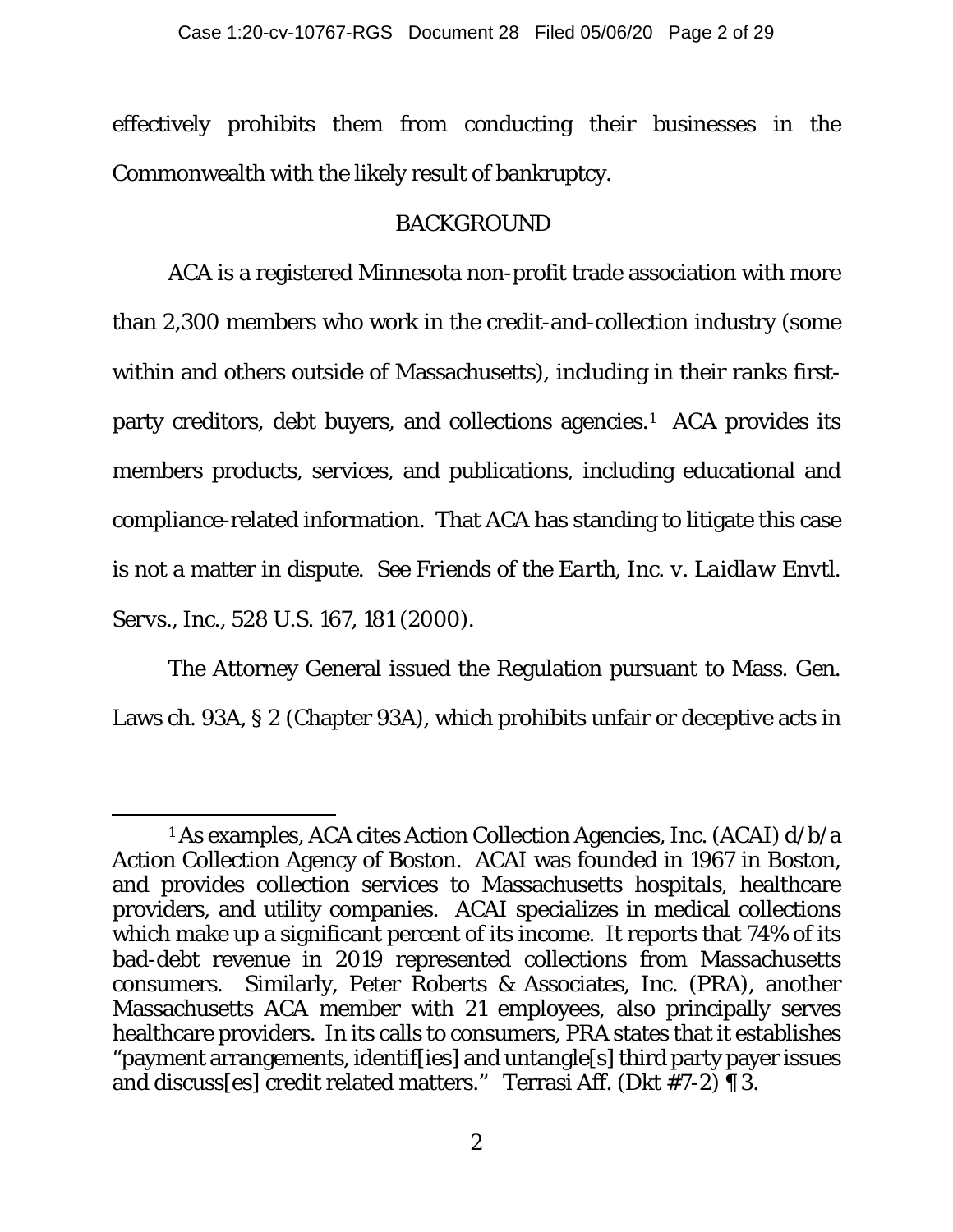trade or commerce.[2](#page-2-0) *Id.* § 2(a). The Regulation states that "[t]he purpose of 940 CMR [3](#page-2-1)5.00 is to provide emergency regulations<sup>3</sup> to protect consumers from unfair and deceptive debt collection practices during the State of Emergency declared by the Governor of Massachusetts on March 10, 2020 pursuant to Executive Order No. 591: Declaration of State of Emergency to Respond to COVID-19." The Regulation prohibits debt collectors from initiating telephone calls to debtors and from initiating a lawsuit to collect a debt.

Section 35.03 of the Regulation, entitled "Prohibitions on Debt Collection Activity with Regard to All Creditors, Including Debt Collectors," provides that:

[f]or the ninety (90) days following the effective date of this regulation or until the State of Emergency Period expires, whichever occurs first, it is an unfair or deceptive act or practice for any creditor, including a debt collector, to: (a) initiate, file, or threaten to file any new collection lawsuit; (b) initiate, threaten to initiate, or act upon any legal or equitable remedy for the

<span id="page-2-1"></span><sup>3</sup> In an addendum to the Regulation, the Attorney General justifies the emergency adoption of the rule "[b]ecause the economic and medical crisis faced by Massachusetts residents is acute and continues to escalate." Compl. at Ex A.

<span id="page-2-0"></span><sup>2</sup> As a member of the executive department, the Attorney General may issue regulations within her delegated authority. *See Vapor Tech. Ass'n v. Baker,* 2019 WL 6050041, at \*7 (Mass. Super. Oct. 21, 2019), injunction vacated as moot, 2019 WL 8106626 (Mass. Dec. 26, 2019). For its "Authority," the Regulation states that "940 CMR 35.00 is issued pursuant to M.G.L. c. 30A, §§ 2 and 3, and M.G.L. c. 93A, sec. 2."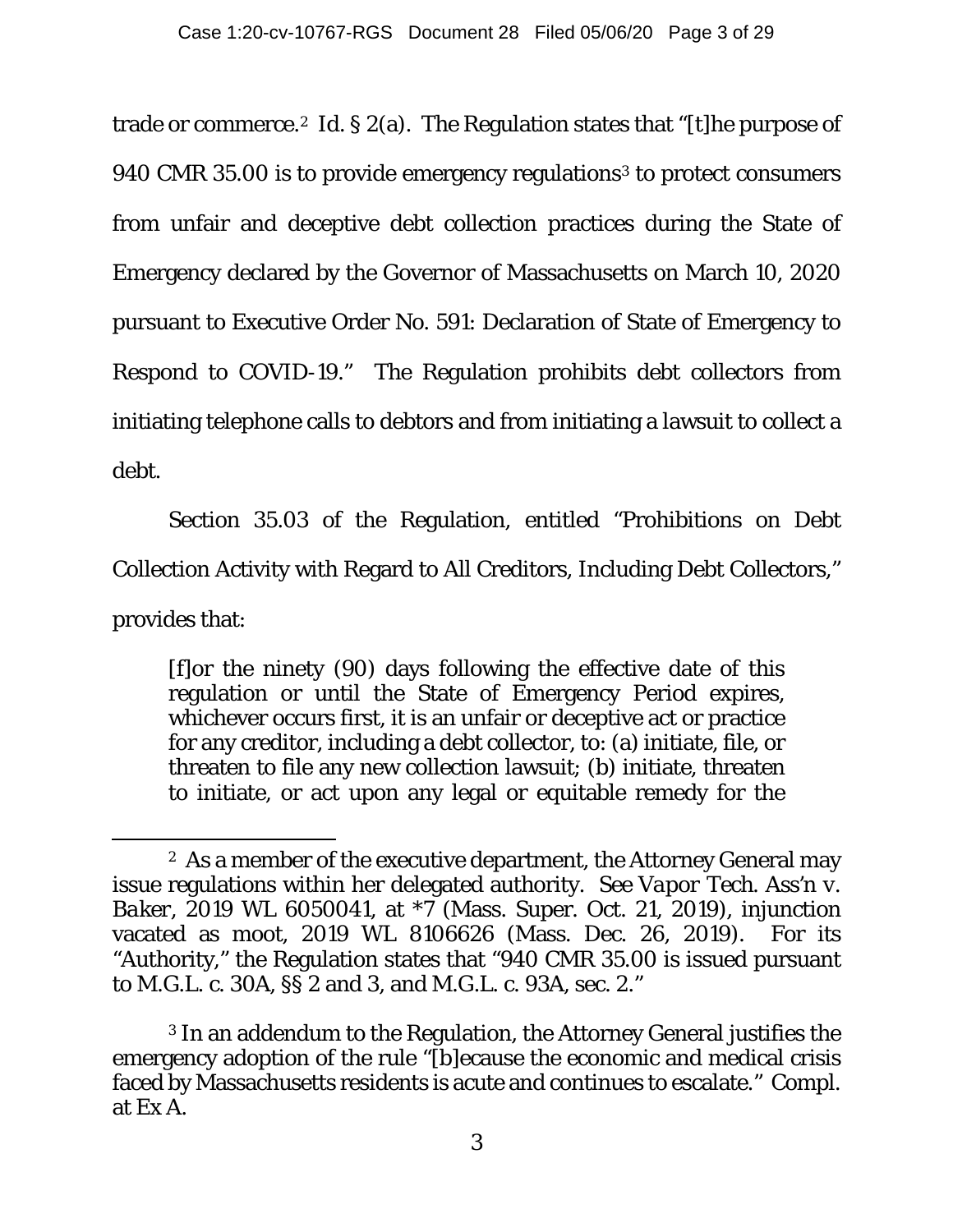garnishment, seizure, attachment, or withholding of wages, earnings, property or funds for the payment of a debt to a creditor; (c) initiate, threaten to initiate, or act upon any legal or equitable remedy for the repossession of any vehicle; (d) apply for, cause to be served, enforce, or threaten to apply for, cause to be served or enforce any capias warrant; (e) visit or threaten to visit the household of a debtor at any time; (f) visit or threaten to visit the place of employment of a debtor at any time; and (g) confront or communicate in person with a debtor regarding the collection of a debt in any public place at any time.

Section 35.04 of the Regulation, entitled "Prohibition on Debt

Collection Telephone Calls with Regard to Debt Collectors Only," provides

that:

[f]or the ninety (90) days following the effective date of this regulation or until the State of Emergency Period expires, whichever occurs first, **it shall be an unfair or deceptive act or practice for any debt collector to initiate a communication with any debtor via telephone***,* either in person or by recorded audio message to the debtor's residence, cellular telephone, or other telephone number provided by the debtor as his or her personal telephone number, provided that a debt collector shall not be deemed to have initiated a communication with a debtor if the communication by the debt collector is in response to a request made by the debtor for said communication.

(Emphasis added).

The term "debt collector" is defined in § 35.02 to mean:

any person or business whose principal purpose is the collection of a debt, or who regularly collects or attempts to collect, directly or indirectly, a debt owed or due or asserted to be owed or due another. The term debt collector shall also include any person who buys or acquires debt that is in default at the time of purchase or acquisition and who seeks to collect such debt. The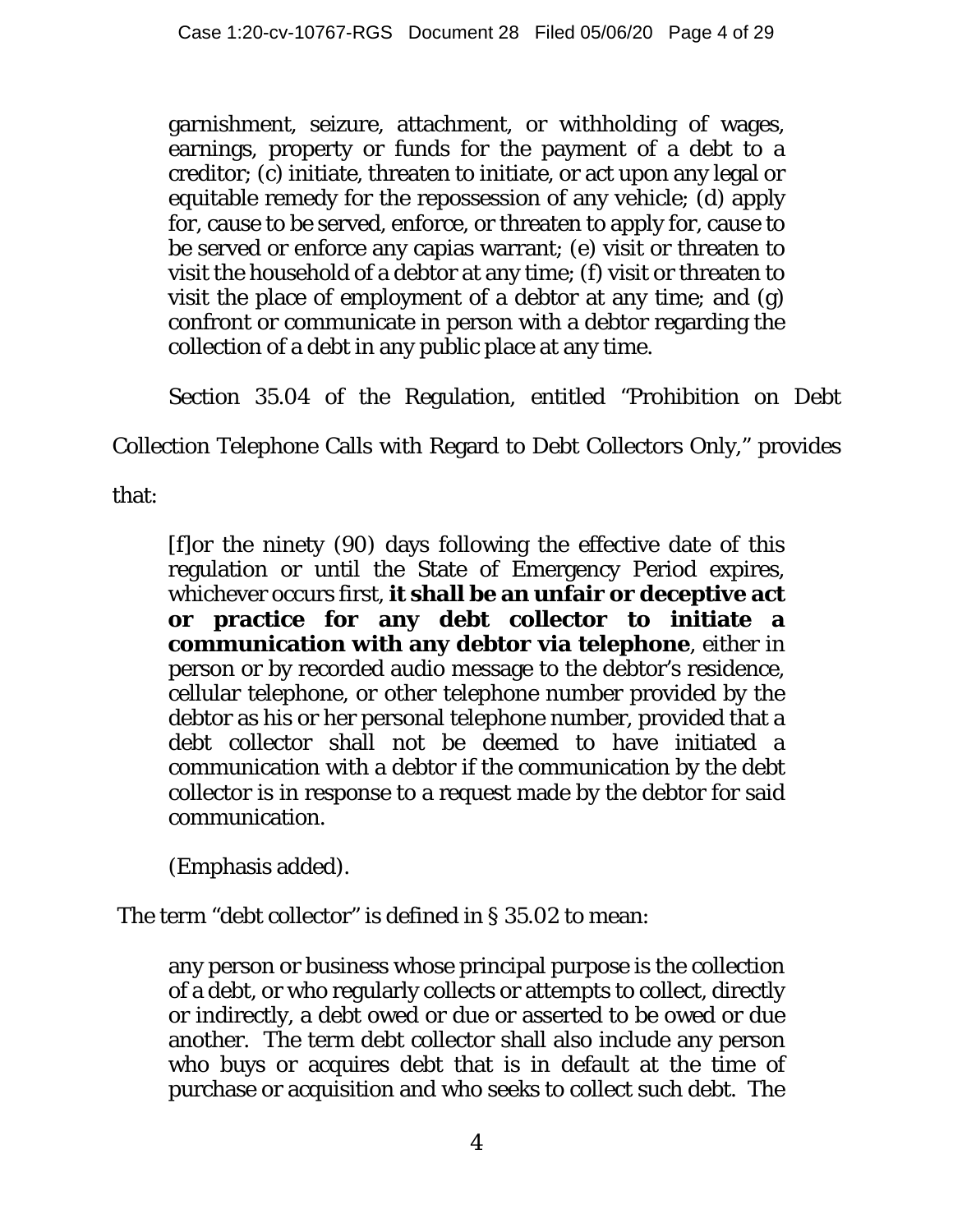term debt collector shall include a creditor who, in the process of collecting his own debt, uses any name other than his own which would indicate that a third person is collecting or attempting to collect the debt. The term debt collector shall also include a person in a business the principal purpose of which is the enforcement of security interests.

While the Regulation bars debt collectors from initiating telephone calls to consumers and creditors or seeking legal recourse on any matter involving a debt, 940 CMR 35.03, 35.04, there are exceptions. Persons seeking to collect mortgage debts, tenant debts, or debts for telephone, gas, or electric utility companies may file lawsuits and resort to their existing remedies. *See* 940 CMR 35.03(2)-(3). Debt collectors may initiate telephone conversations if the sole purpose of the call is to discuss rescheduling court appearances, or to collect a mortgage or tenant debt. *See* 940 CMR 35.04(2)- (3). The Regulation also exempts six classes of collectors from its prohibitions by excluding them from its definition of "Debt Collector." These include certain nonprofit entities, federal employees, persons collecting fiduciary- or escrow-related debts, and anyone serving legal process to judicially enforce a debt. *See* 940 CMR 35.02.

ACA members complain that their only alternative to telephone calls for the foreseeable future is letters, which "rarely yield collection results for a large proportion of the accounts in inventory and are largely used to convey the consumers' rights under federal and state law." Compl. ¶ 44. Also, ACAI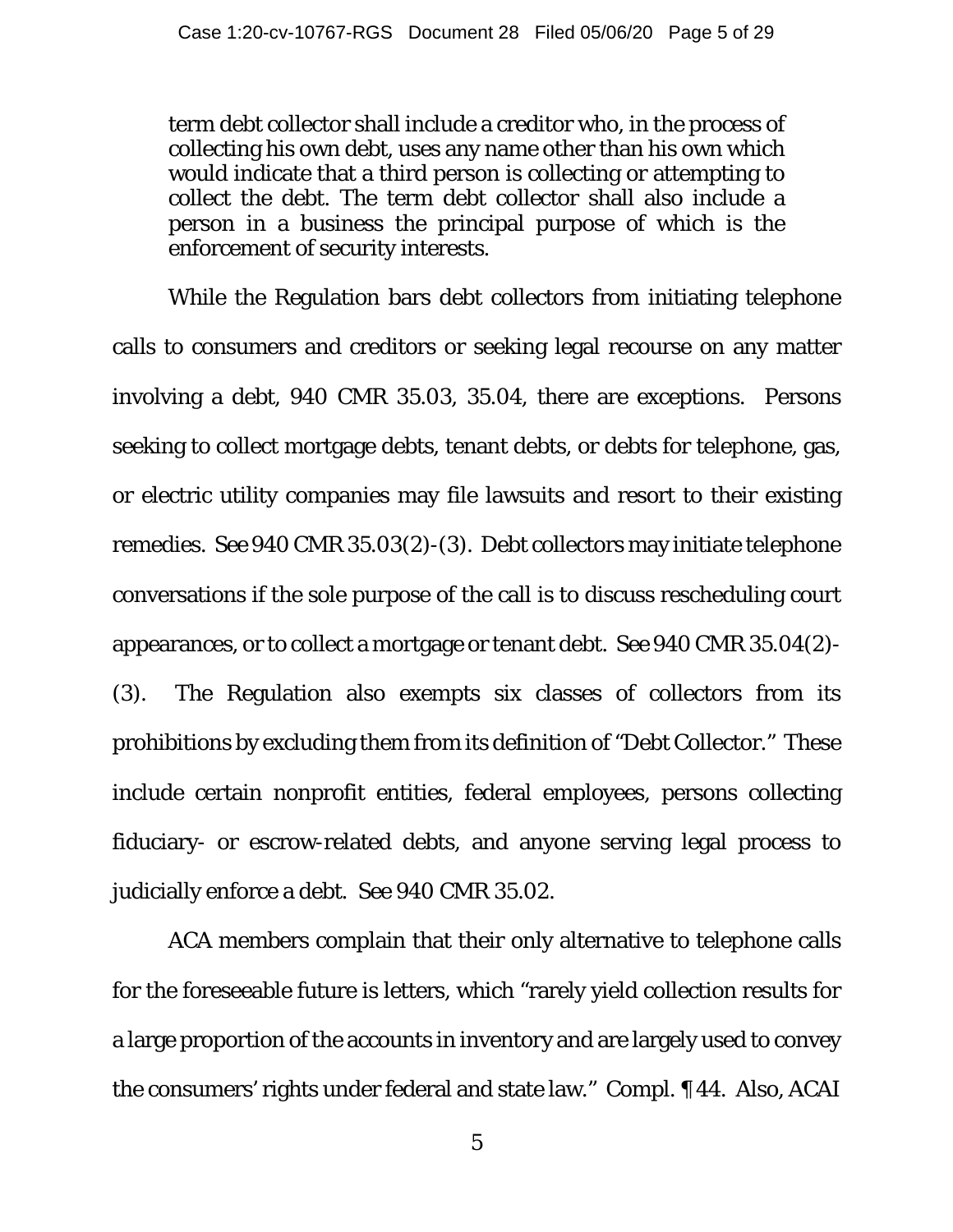represents that in the case of its medical provider clients, it provides information over the telephone about charity care and other health care programs for which distressed consumers may be eligible, some of which are time sensitive.

ACA's Complaint asserts the following claims against the Regulation - Count I and II - violations of the First Amendment; Count III - violation of the Massachusetts Anti-Slapp statute; Count IV - infringement of the Massachusetts common-law litigation privilege; Count V - violation of the Due Process Clause of the Fourteenth Amendment; Count VI - denial of Equal Protection; Count VII - violation of the separation of powers under the federal and state constitutions; and Count VIII - unlawful expansion of the Attorney General's regulatory authority under Chapter 93A. ACA filed for an emergency temporary restraining order on April 20, 2020, followed by a motion for an expedited hearing on April 24, 2020. The court allowed the motion for an expedited hearing and held a video conference on May 1, 2020.

#### STANDARD FOR INJUNCTIVE RELIEF

 The standard for issuing a temporary restraining order is "the same as for a preliminary injunction." *Bourgoin v. Sebelius*, 928 F. Supp. 2d 258, 267 (D. Me. 2013). In order for a court to grant this species of relief, a plaintiff "must establish that [it] is likely to succeed on the merits, that [it] is

6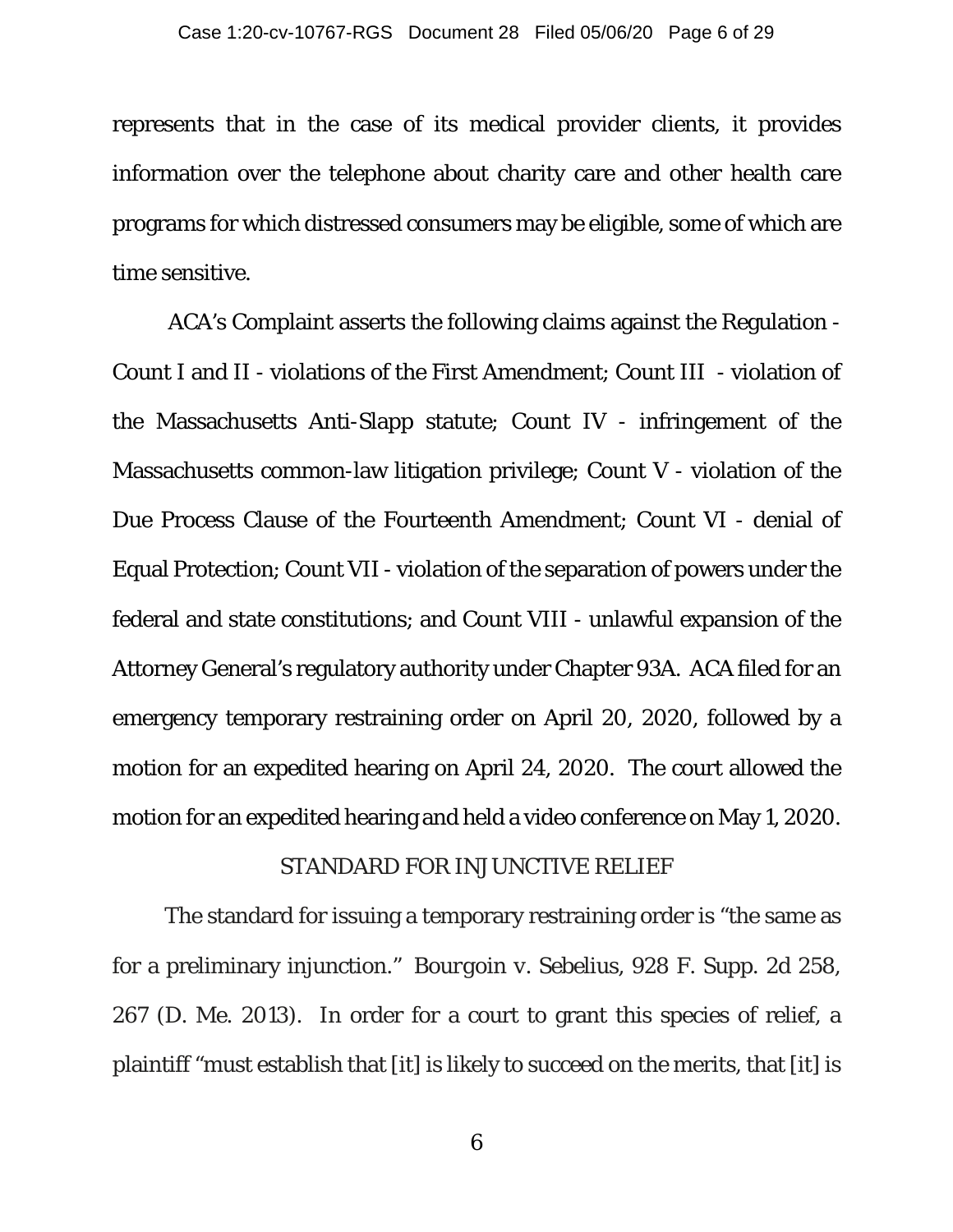likely to suffer irreparable harm in the absence of preliminary relief, that the balance of equities tips in [its] favor, and that an injunction is in the public interest." *Voice of the Arab World, Inc. v. MDTV Med. News Now, Inc.,* 645 F.3d 26, 32 (1st Cir. 2011), quoting *Winter v. Natural Res. Def. Council, Inc.,* 555 U.S. 7, 20 (2008).<sup>4</sup> In the conventional case, "[t]he party seeking the preliminary injunction bears the burden of establishing that these four factors weigh in its favor." *Esso Standard Oil Co. v. Monroig-Zayas*, 445 F.3d 13, 18 (1st Cir. 2006). However, "[i]n the First Amendment context, the likelihood of success on the merits is the linchpin of the preliminary injunction analysis. . . . [I]rreparable injury is presumed upon a determination that the movants are likely to prevail on their First Amendment claim." *Sindicato Puertorriqueño de Trabajadores v. Fortuño*, 699 F.3d 1, 10-11 (1st Cir. 2012).

# DISCUSSION

<span id="page-6-0"></span><sup>4</sup> Massachusetts law is no different. To obtain preliminary relief, plaintiffs must prove a likelihood of success on the merits of the case and a balance of harm in their favor when considered in light of its likelihood of success. *Packaging Indus. Group, Inc. v. Cheney*, 380 Mass. 609, 616-617 (1980). "One . . . is not entitled to seek [injunctive] relief unless the apprehended danger is so near as at least to be reasonably imminent." *Shaw v. Harding*, 306 Mass. 441, 449 (1940). A party seeking to enjoin governmental action must also ordinarily show that "the relief sought will [not] adversely affect the public." *Tri-Nel Mgt. v. Bd. of Health of Barnstable*, 433 Mass. 217, 219 (2001).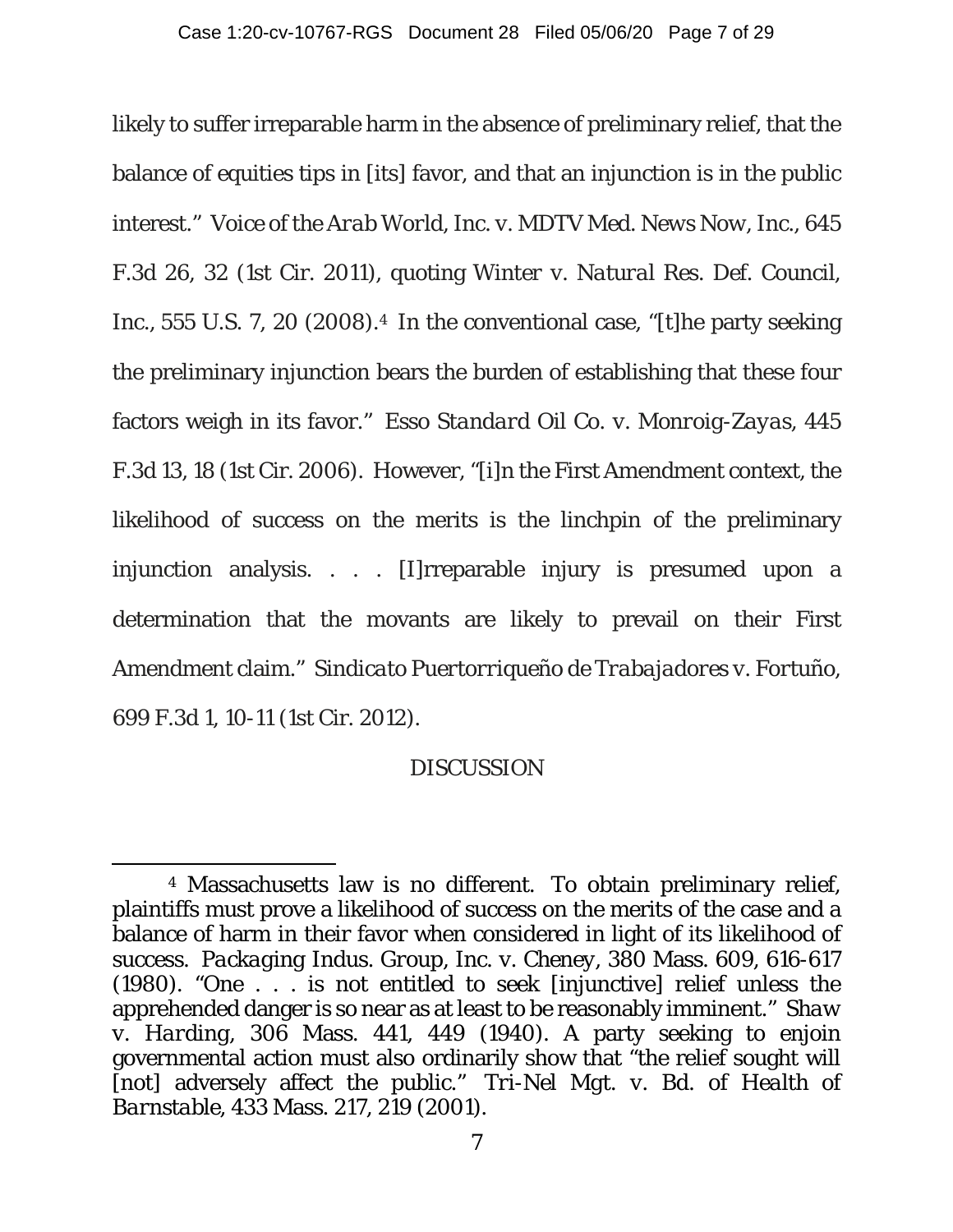Before turning to the ACA's likelihood of success on the merits, let me note that much of plaintiff's briefing is addressed to issues of state law. Among these are whether the Attorney General in issuing the Regulation exceeded the authority granted her by the Legislature under the Massachusetts Consumer Protection Statute, Chapter 93A, § 2; whether her actions violated Mass. Gen. Laws, ch. 231, § 59H, the anti-SLAPP statute; whether in decreeing that any violation of 940 CMR 35.00 would be deemed a strict liability offense, she usurped the exclusive right of the Legislature to enact laws in violation of art. 30 of the Massachusetts Declaration of Rights;<sup>[5](#page-7-0)</sup> and whether in singling out a discrete subclass of debt collectors for sanction, she violated the equal protection guarantees of art. 10.

These are matters of genuine importance, but I agree with the Attorney General that it is not for a federal court to police the boundaries of a state constitution for violations by its officials. This is for important reasons of Eleventh Amendment sovereign immunity as well as respect for comity among sovereign judicial systems. As established in a long line of cases

<span id="page-7-0"></span><sup>5</sup> Article 30 states: "In the government of this commonwealth, the legislative department shall never exercise the executive and judicial powers, or either of them: the executive shall never exercise the legislative and judicial powers, or either of them: the judicial shall never exercise the legislative and executive powers, or either of them: to the end it may be a government of laws and not of men."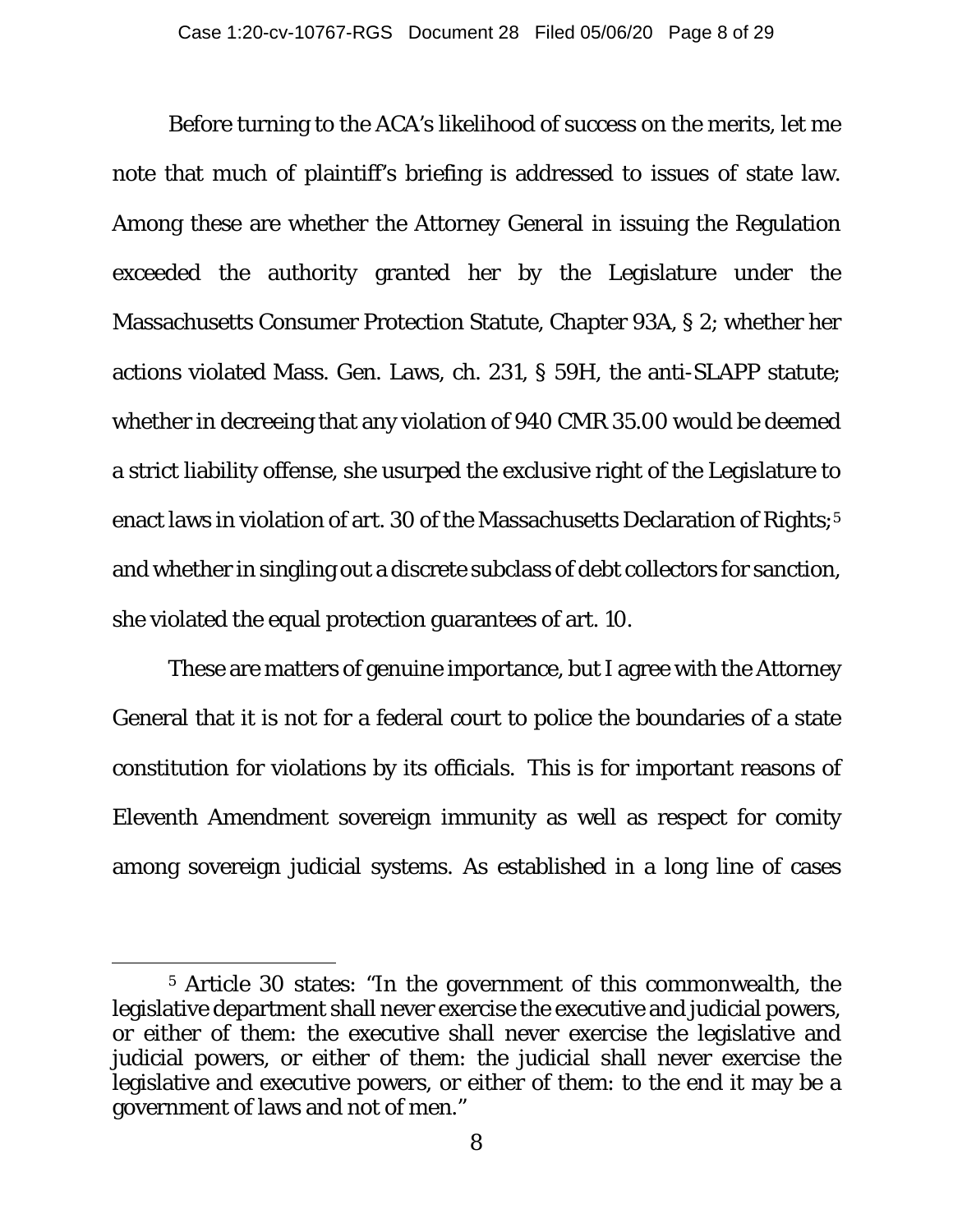flowing from *Ex parte Young*, 209 U.S. 123 (1908), the injunctive power of a federal court over state officials is defined and confined by the extent that such relief is necessary to vindicate a violation of *federal* law. *See Edelman v. Jordan*, 415 U.S. 651, 664 (1974) ("Petitioner concedes that *Ex parte Young*, *supra*, is no bar to that part of the District Court's judgment that prospectively enjoined petitioner's predecessors from failing to process applications within the time limits established by the federal regulations."); *Idaho v. Coeur d'Alene Tribe of Idaho*, 521 U.S. 261, 277 (1997), quoting *Papasan v. Allain,* 478 U.S. 265, 277 (1986) (citation and internal quotation marks omitted) ("The [*Ex parte Young*] exception has been 'tailored to conform as precisely as possible to those specific situations in which it is necessary to permit the federal courts to vindicate federal rights.'").

As cautioned by the Supreme Court in *Pennhurst State Sch. & Hosp. v. Halderman*, 465 U.S. 89, 106 (1984): "[I]t is difficult to think of a greater intrusion on state sovereignty than when a federal court instructs state officials on how to conform their conduct to state law." It is true that in a footnote in *Pennhurst*, the Court admitted of a possible exception when a state official is acting ultra vires, *see id.* at 101 n.11, an argument that counsel for ACA raised at oral argument. However, as the Court further explained,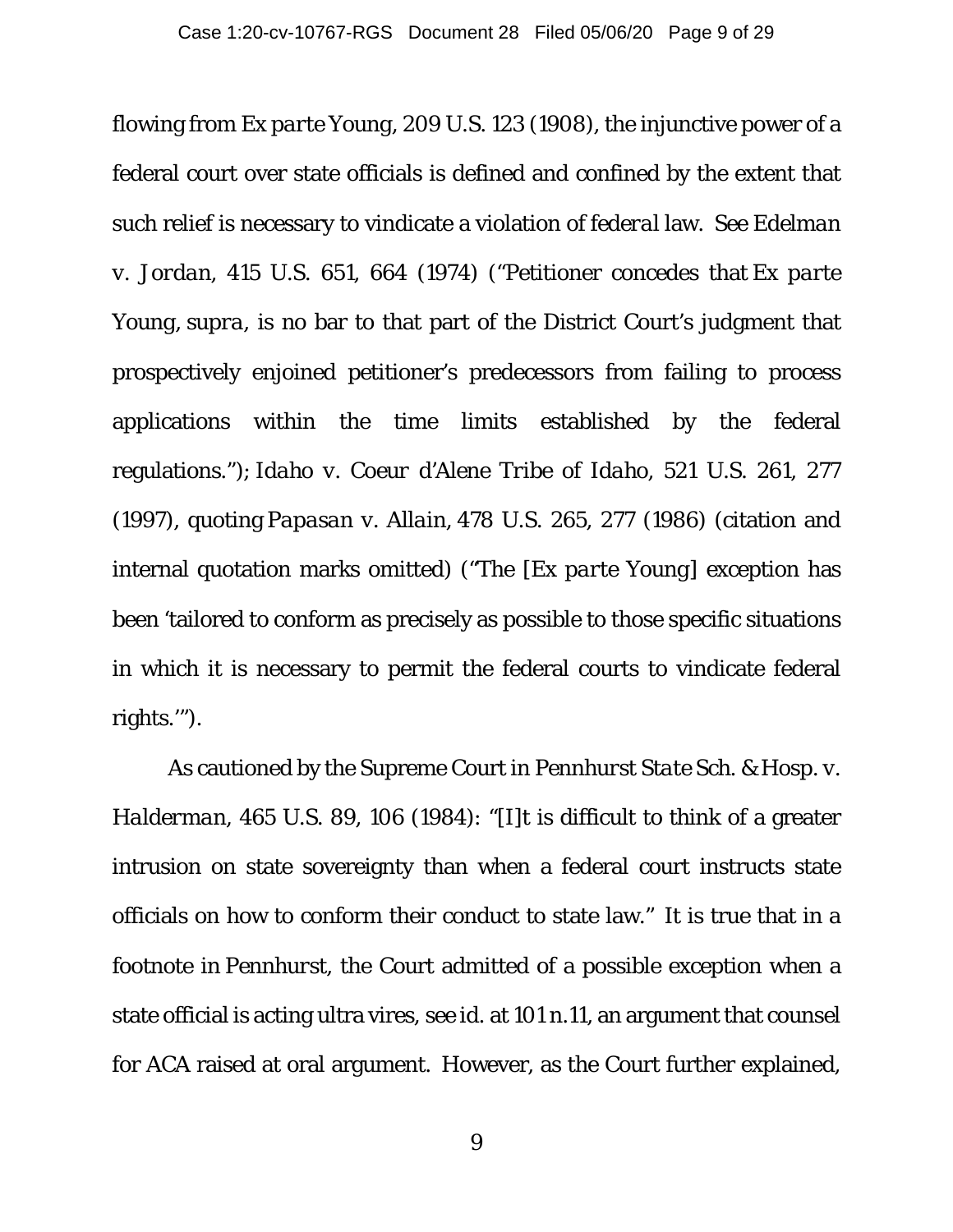"a state officer may be said to act ultra vires only when [s]he acts 'without any authority whatever,'" *id.*, quoting *Fla. Dep't of State v. Treasure Salvors, Inc.*, 458 U.S. 670, 697 (1982), while a claim as is made here that she erred in the exercise of the authority that had been delegated to her, is not sufficient, *id.*

#### **Likelihood of Success on the Merits**

ACA took the position in its motion for a temporary restraining order that the disputed speech of its members is "pure" speech for First Amendment purposes, and that any restriction based on its content faces strict scrutiny in a reviewing court. *See* Pl.'s Mem. at 8-14.[6](#page-9-0) Content-based restrictions on expressive speech in traditional public fora are "presumptively invalid" under the First Amendment, *R.A.V. v. City of St. Paul, Minn.,* 505 U.S. 377, 382, 394 (1992), while "time, place, [and/]or manner" restrictions which are content-neutral are, on the other hand, subject to intermediate scrutiny, *Nat'l Amusements, Inc. v. Town of Dedham*, 43 F.3d 731, 736, 741 (1st Cir. 1995). The test of content-neutrality "is whether government has adopted a regulation of speech because of disagreement with the message it conveys." *Globe Newspaper Co. v. Beacon*

<span id="page-9-0"></span><sup>6</sup> As the hearing on the motion progressed, ACA's counsel appeared to move to the more defensible position that the speech at question was entitled to the protections given to commercial speech, as will be discussed.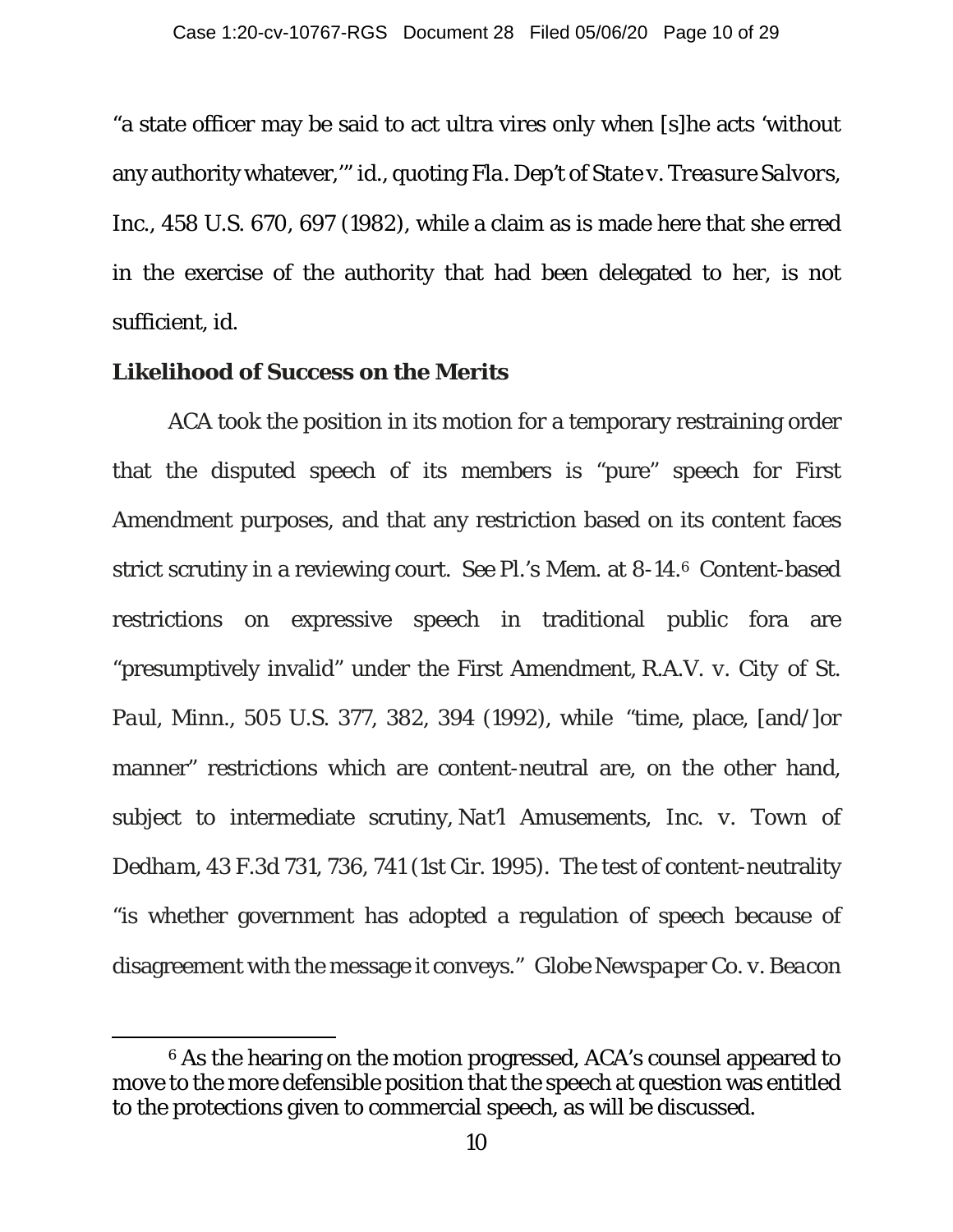*Hill Architectural Comm'n*, 100 F.3d 175 (1st Cir. 1996), quoting *Nat'l Amusements*, 43 F.3d at 737.

In applying strict judicial scrutiny, the operative test is whether a regulation "is necessary to serve a compelling state interest and is narrowly drawn to achieve that end." *Arkansas Writers' Project, Inc. v. Ragland*, 481 U.S. 221, 231 (1987). Where intermediate scrutiny pertains, restrictions on the time, place, or manner of protected expression "are valid provided that they are justified without reference to the content of the regulated speech, that they are narrowly tailored to serve a significant governmental interest, and that they leave open ample alternative channels for communication of the information." *Clark v. Cmty. for Creative Non-Violence*, 468 U.S. 288, 293 (1984).

As *Clark* implies, not all speech is created equal. As First Amendment jurisprudence has evolved, the Supreme Court has recognized a distinction between expressive, or as it is sometimes labeled, "political" speech,[7](#page-10-0) and what has come to be known as "commercial" speech, that is, "expression related solely to the economic interests of the speaker and its audiences." *El*

<span id="page-10-0"></span><sup>7</sup> S*ee R.A.V.*, 505 U.S. at 422 (Scalia, J., concurring) ("Our First Amendment decisions have created a rough hierarchy in the constitutional protection of speech. Core political speech occupies the highest, most protected position . . . .").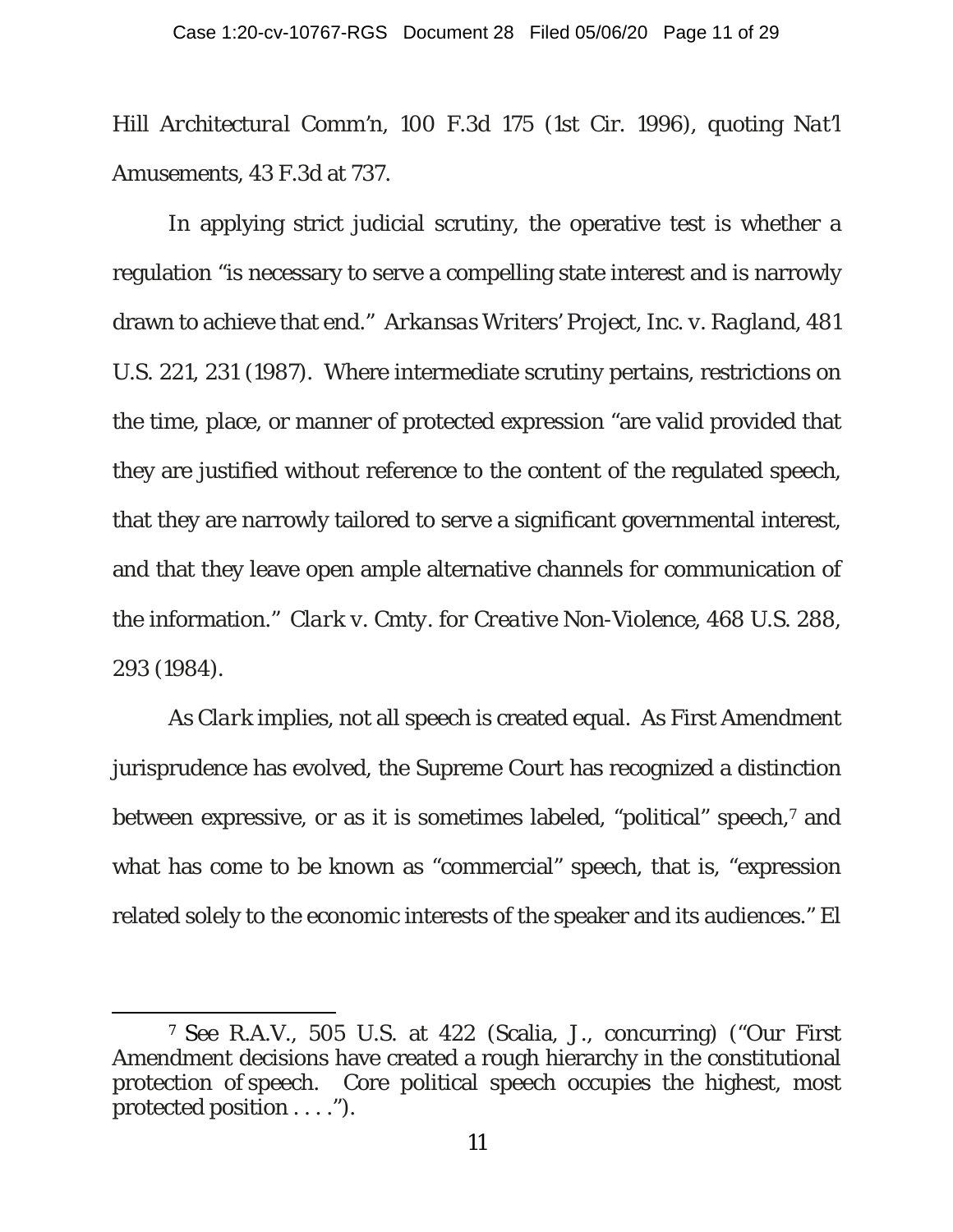*Dia, Inc. v. P.R. Dep't of Consumer Affairs*, 413 F.3d 110, 115 (1st Cir. 2005), quoting *Central Hudson Gas & Elec. Corp. v. Pub. Serv. Comm'n*, 447 U.S. 557, 561 (1980).

Commercial speech, because it is untethered to the general public interest, is accorded less First Amendment protection than its more exalted cousin. At its fringes, commercial speech that is misleading may be banned altogether. *Rocket Learning, Inc. v. Rivera-Sánchez*, 715 F.3d 1, 13-14 (1st Cir. 2013). But the mere fact that speech proposes a commercial transaction does not mean that the First Amendment drops altogether from the picture. A State has no constitutional power to suppress "truthful, nonmisleading commercial messages." *44 Liquormart, Inc. v. Rhode Island*, 517 U.S. 484, 501 (1996) (plurality opinion).

In part, commercial speech is defined by its primary economic motivation. *Bolger v. Youngs Drug Prods. Corp.*, 463 U.S. 60, 67 (1983). The speech at issue here cannot be categorized as anything but commercial. This is true even when, as ACA argues, its members are in their "good cop" mode, "work[ing] with consumers and their creditor-clients to exhaust all options before resorting to litigation and to honor crisis-related requests to forbear on existing legal remedies during national or statespecific emergencies." Pl.'s Mem. at 3. After all, "good cop or "bad cop," the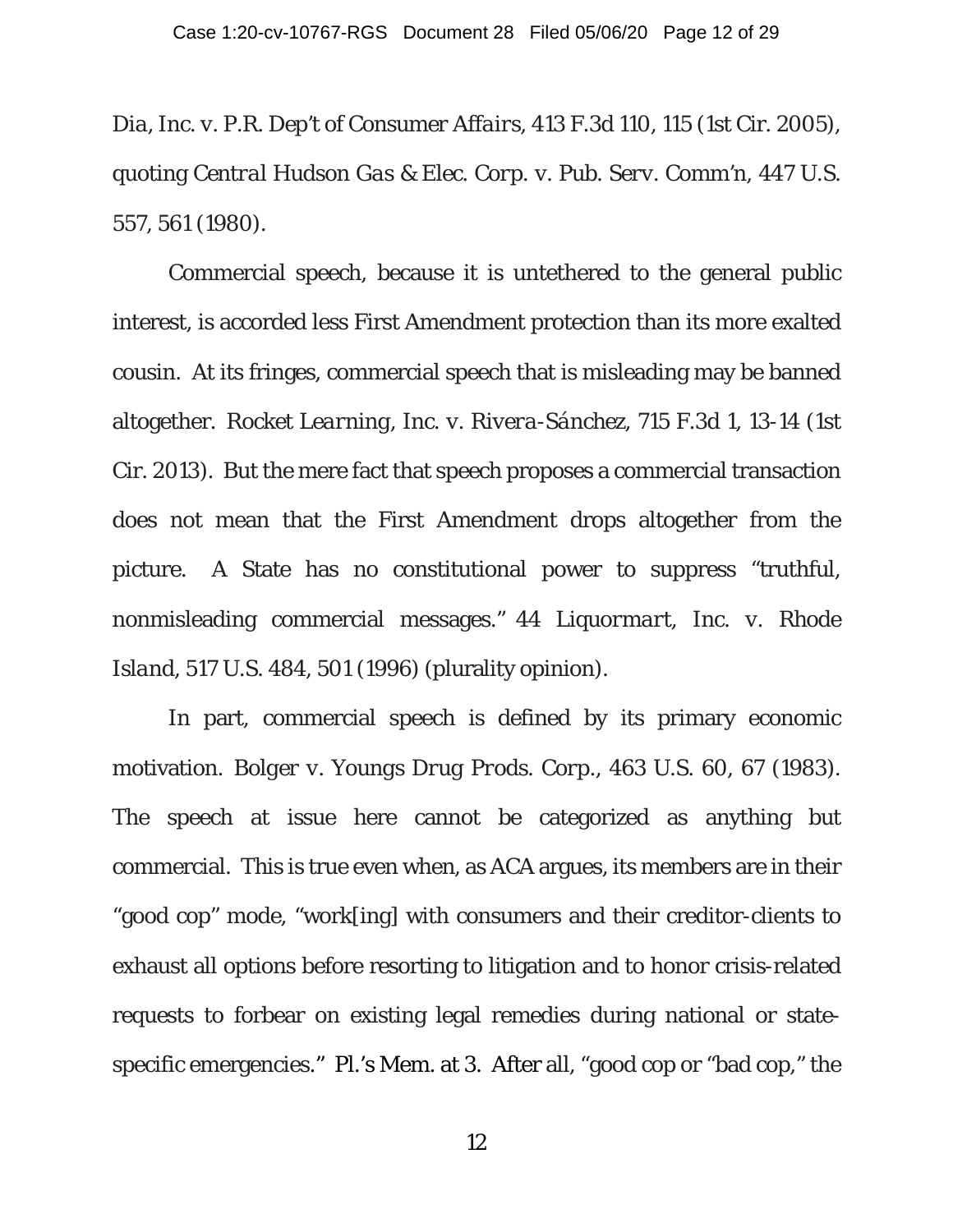aim is to persuade, or in the worst case, intimidate, a debtor into making payment. Nonetheless, as the Supreme Court has made clear, commercial speech, properly defined, "is entitled to the protection of the First Amendment, albeit to protection somewhat less extensive than that afforded 'noncommercial speech.'" *Zauderer v. Office of Disciplinary Counsel of Supreme Court of Ohio*, 471 U.S. 626, 637 (1985). That level of protection falls, if not always neatly, into the category of "intermediate scrutiny," as guided by the factors set out in *Central Hudson*, 447 U.S. at 566.[8](#page-12-0)

Under the *Hudson* test, "[a]t the outset, [a court] must determine whether the expression is protected by the First Amendment." *Id.* If the answer is "yes," there are three more questions to be answered: (1) is the asserted governmental interest substantial; (2) does the disputed regulation advance that governmental interest; and (3) is the regulation no more extensive than necessary to serve that interest. *Id*.

In turning to the first of the *Hudson* tests, it is apparent that 940 CMR 35.00 is not a "time, place, and manner" regulation; rather, it imposes a flat

<span id="page-12-0"></span><sup>8</sup> I agree with Chief Judge Saylor's conclusion in *Mass. Ass'n of Private Career Sch. v. Healey*, 159 F. Supp. 3d 173, 192 (D. Mass. 2016), that neither *Sorrell v. IMS Health Inc*., 564 U.S. 552 (2011), nor *Reed v. Town of Gilbert, Ariz.*, 576 U.S. 155 (2015), "disturb the Court's longstanding framework for commercial speech under *Central Hudson*." To the extent that any argument to the contrary might apply to this decision, I adopt Judge Saylor's reasoning and that of the other courts on which he relies.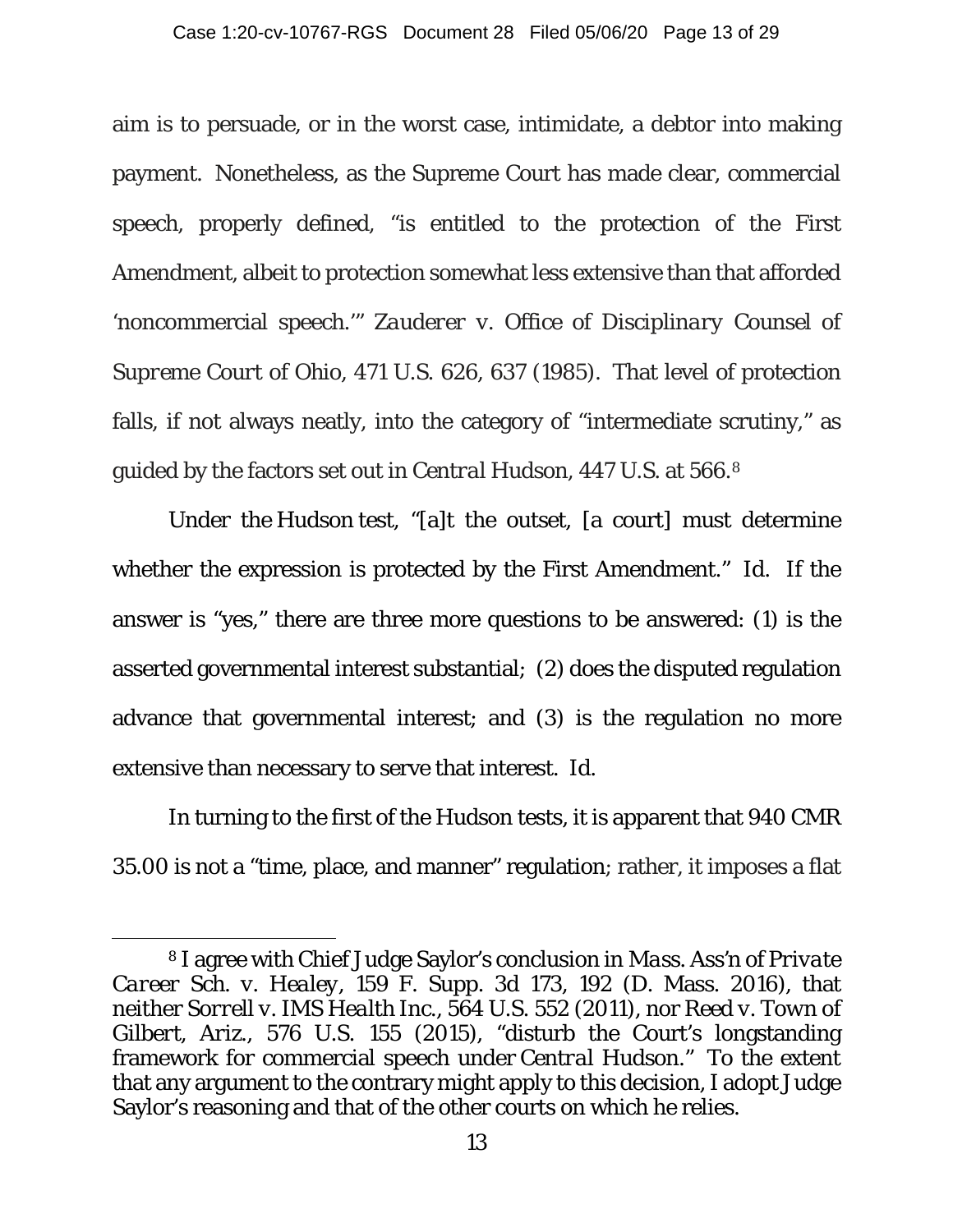ban on a particular medium of speech (telephone communications)involving a particular subject matter (the solicitation of payment of a debt) by a particular subset of those persons (debt collectors) who engage in that type of speech. Thus, the question is whether the commercial speech at issue falls under the umbrella of that which is actually false, deceptive, or misleading, or proposes an unlawful activity, or instead is of the kind that has only a "potential" to mislead. *In re R.M.J.*, 455 U.S. 191, 203 (1982). As debt collection in its normal practice falls within the latter category, the court must turn to the remaining three prongs of the *Hudson* test.

The Attorney General invokes three separate governmental interests as substantial: "(1) shielding consumers from aggressive debt collection practices that wield undue influence in view of the coronavirus pandemic; (2) protecting residential tranquility while citizens have largely had to remain at home during the coronavirus pandemic; and (3) temporarily vouchsafing citizens' financial wellbeing during the coronavirus pandemic." Def.'s Opp'n (Dkt #24) at 14-15. As for the first asserted interest, the Attorney General offers no empirical support for the proposition that consumers are more susceptible to undue influence exerted by debt collectors during a pandemic than would ordinarily be the case. The gist of the counterargument is that "the mere suggestion of physical contact with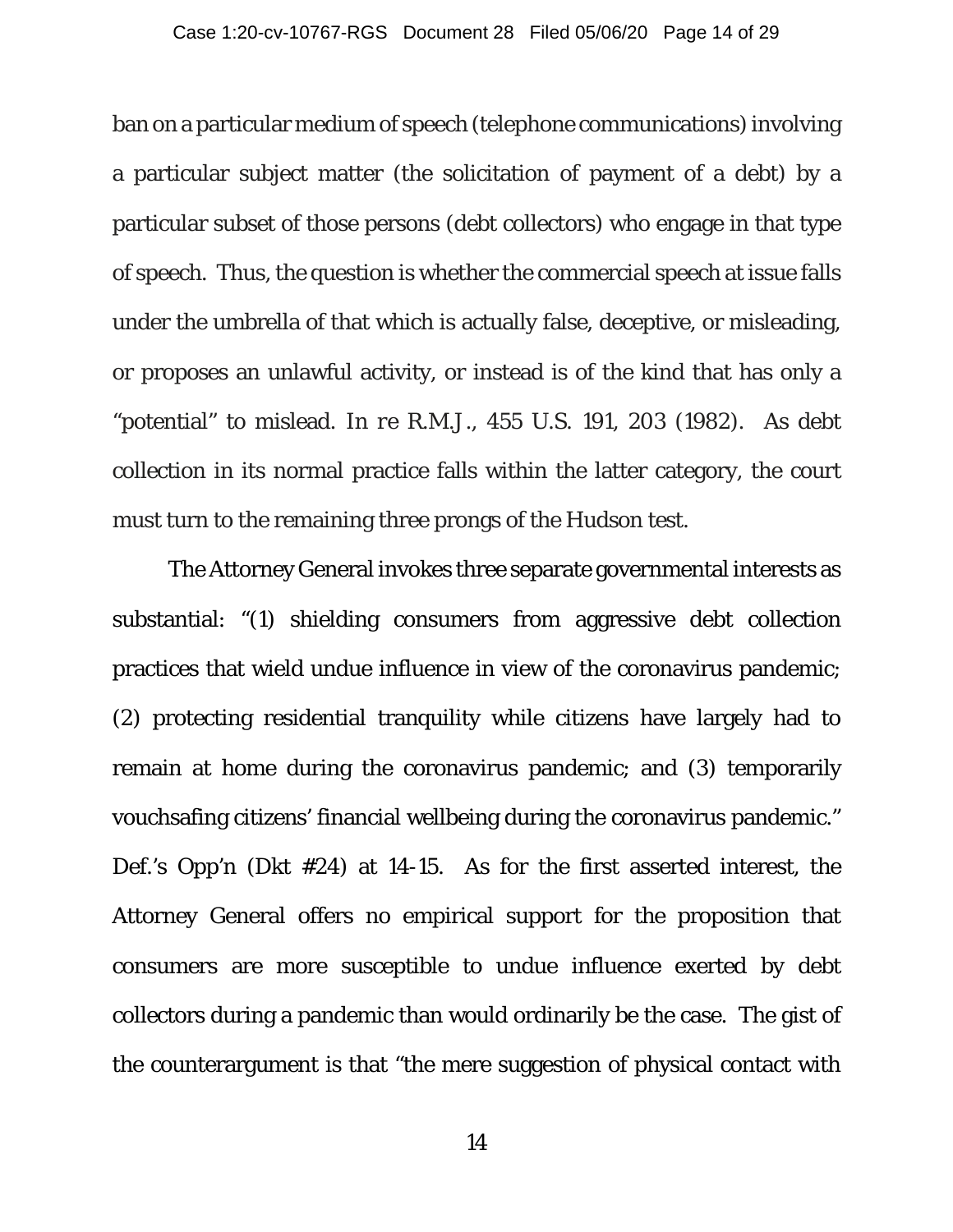other persons – including in connection with repayment of a debt – is fraught with real and perceived danger." *Id*. at 15. There is nothing offered, however, that suggests that debt collectors are more prone than other commercial entities to defy the social distancing rules decreed by the Governor by chasing down debtors in person. Nor is it clear why consumers would not think it more likely to be confronted in person by their landlords or mortgage holders (who are expressly exempted from the Attorney General's ban).

The third of the asserted state interests, vouchsafing the financial wellbeing of Massachusetts residents, seems to have little to do with the prohibition of only one form of communication facilitating collection of payment on a debt, that is, a telephone call. While the Regulation promises some relief from unwanted telephone calls, it does not pretend to offer any relief from the debt itself or the obligation to repay it in full. The supporting cases cited by the Attorney General, *Yakus v. United States*, 321 U.S. 414 (1944), and *Block v. Hirsh*, 256 U.S. 135 (1921), are not concerned with debt relief or debt collection but with the legality of wartime rent control and price control regimes that weigh directly on landlords and purveyors, not debtors. More importantly, these cases have nothing to do with the suppression of speech. The case that appears most on point, *Home Building & Loan Ass'n v. Blaisdell*, 290 U.S. 398 (1934), which upheld a Minnesota state law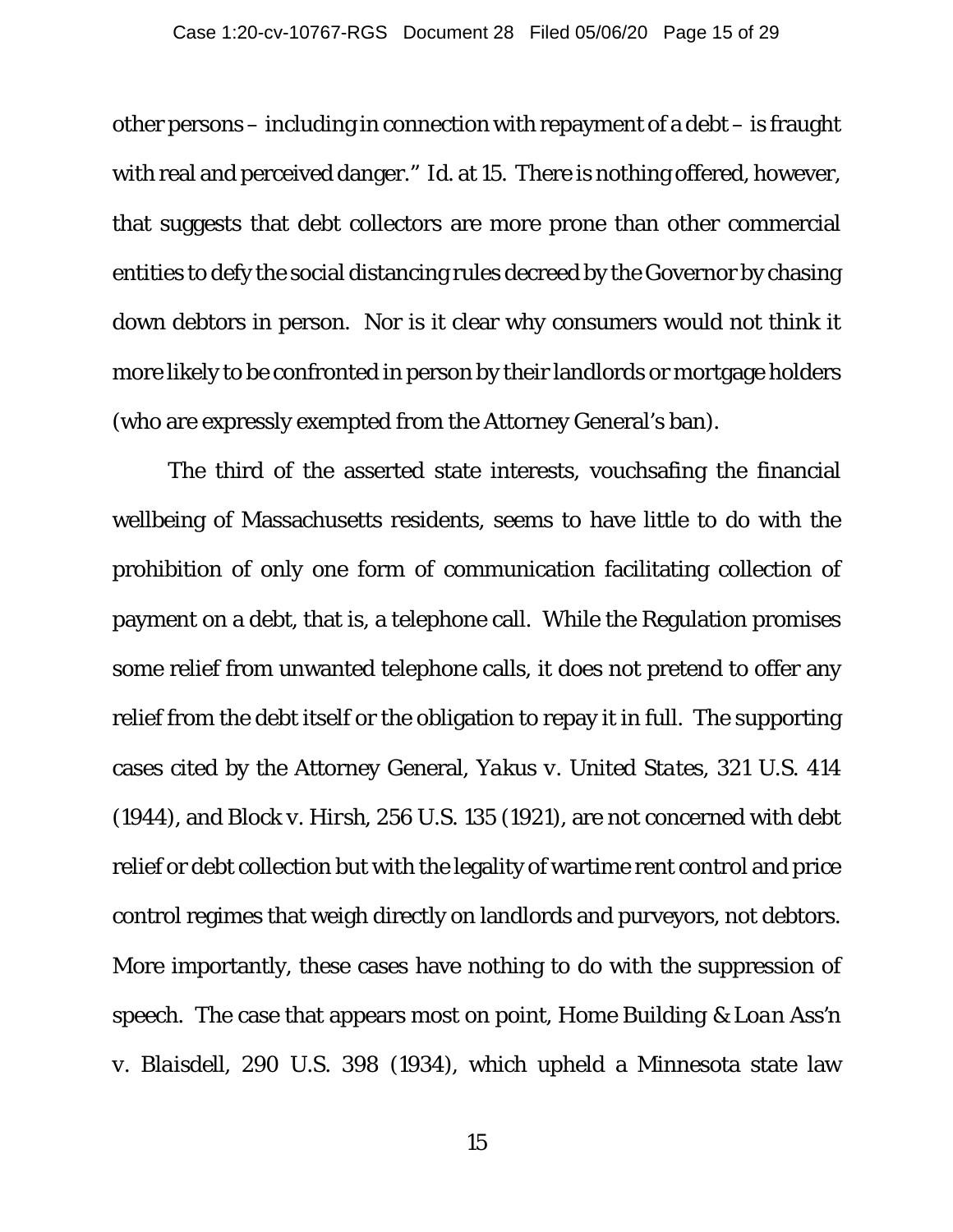permitting mortgagees to delay foreclosure on their homes, also does not involve any issue of speech. Moreover, it has even less pertinence as the Attorney General's Regulation explicitly exempts the collection of mortgage and tenant debts from the telephone ban.

The second asserted governmental interest – preserving domestic tranquility – stands on somewhat firmer ground, as a "residential privacy" interest has been recognized by several lower courts in rejecting analogous First Amendment challenges to the restrictions on consumer contacts set out in the Telephone Consumer Protection Act. *See, e.g., Moser v. Fed. Communications Comm'n*, 46 F.3d 970, 974 (9th Cir. 1995). I will assume for present purposes that preserving domestic tranquility is a sufficiently significant state interest for the Regulation to pass muster under the second prong of *Hudson*.

At the third step in *Hudson*, the Attorney General must show that the Regulation advances the interest in preserving domestic tranquility to a "material degree." *44 Liquormart*, 517 U.S. at 505. At the fourth step, she must show that the restriction on speech imposed by the Regulation in safeguarding that interest is not more extensive than necessary, *Central Hudson*, 447 U.S. at 564, or phrased differently, that the government could not have achieved its interest in preserving domestic tranquility "in a manner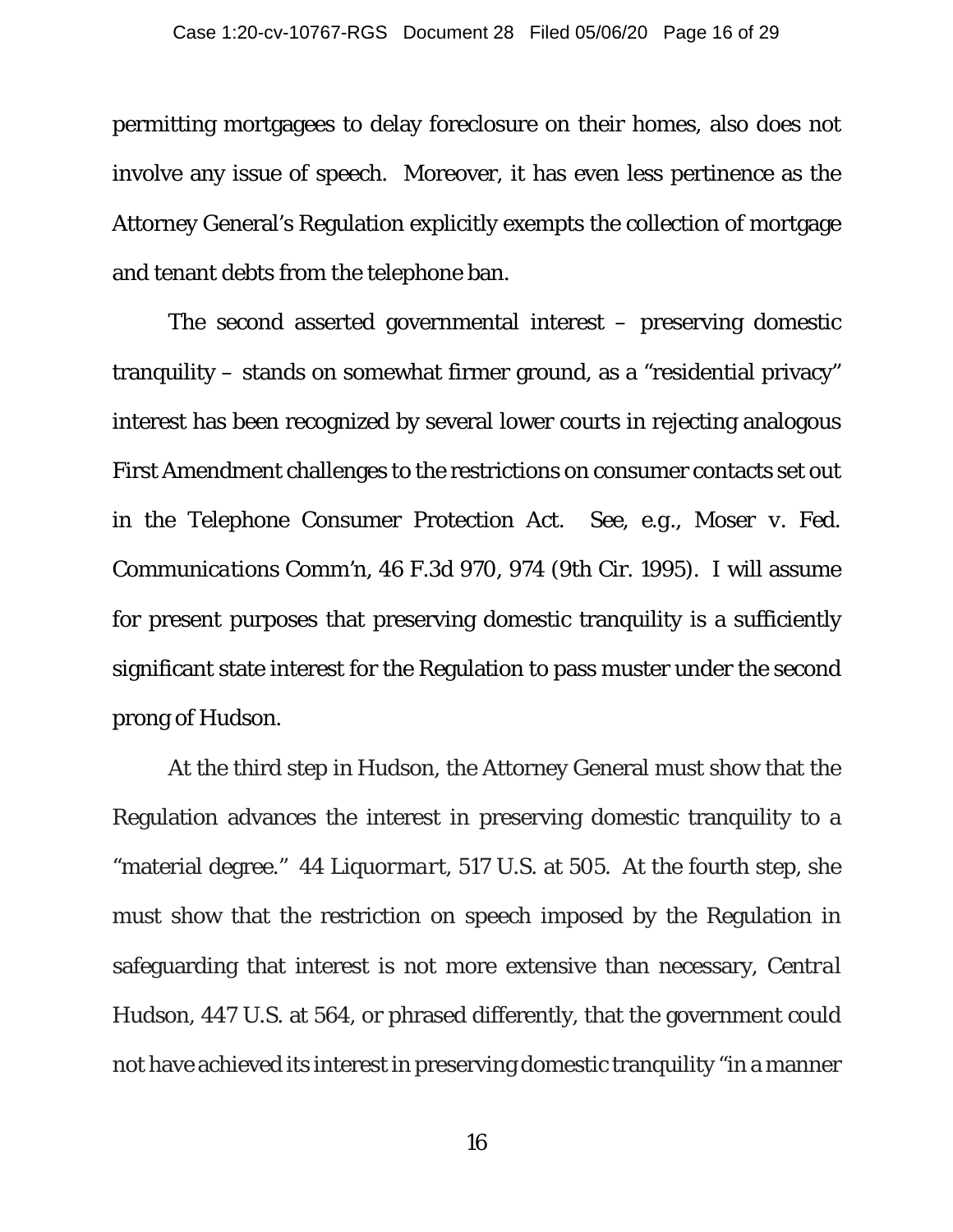that does not restrict speech, or that restricts less speech." *Thompson v. Western States Med. Ctr*., 535 U.S. 357, 371 (2002). As Chief Judge Saylor aptly observed in *Mass. Ass'n of Private Career Sch.*, 159 F. Supp. 3d at 202, these final two steps of *Central Hudson* are complementary. Here the Attorney General's rationale fails.

The best that can be said for the Regulation is that it decreases incrementally the number of times that a phone might ring in a debtor's home with a wanted or unwanted call from one species of debt collector – although in this day and age of cell phones and caller ID the option of simply not answering the phone or placing it in silent mode is a viable alternative for consumers. I say incrementally because the prior supplanted regulation had already imposed a limit of two calls per week by debt collectors. The Regulation does not insulate a home dweller from debt collection efforts – mortgagors, landlords, and nonprofit entities, among others are excepted from the ban – rather it singles out one group debt collectors and imposes a blanket suppression order on their ability to use what they believe is their most effective means of communication, the telephone.<sup>[9](#page-16-0)</sup> If what the

<span id="page-16-0"></span><sup>9</sup> The most uncomfortable of the Attorney General's arguments is that a total ban is tolerable because she, at least for the present, intends it to last 90 days. As the Court noted at oral argument, constitutional rights do not take a holiday simply because governing authorities declare an emergency.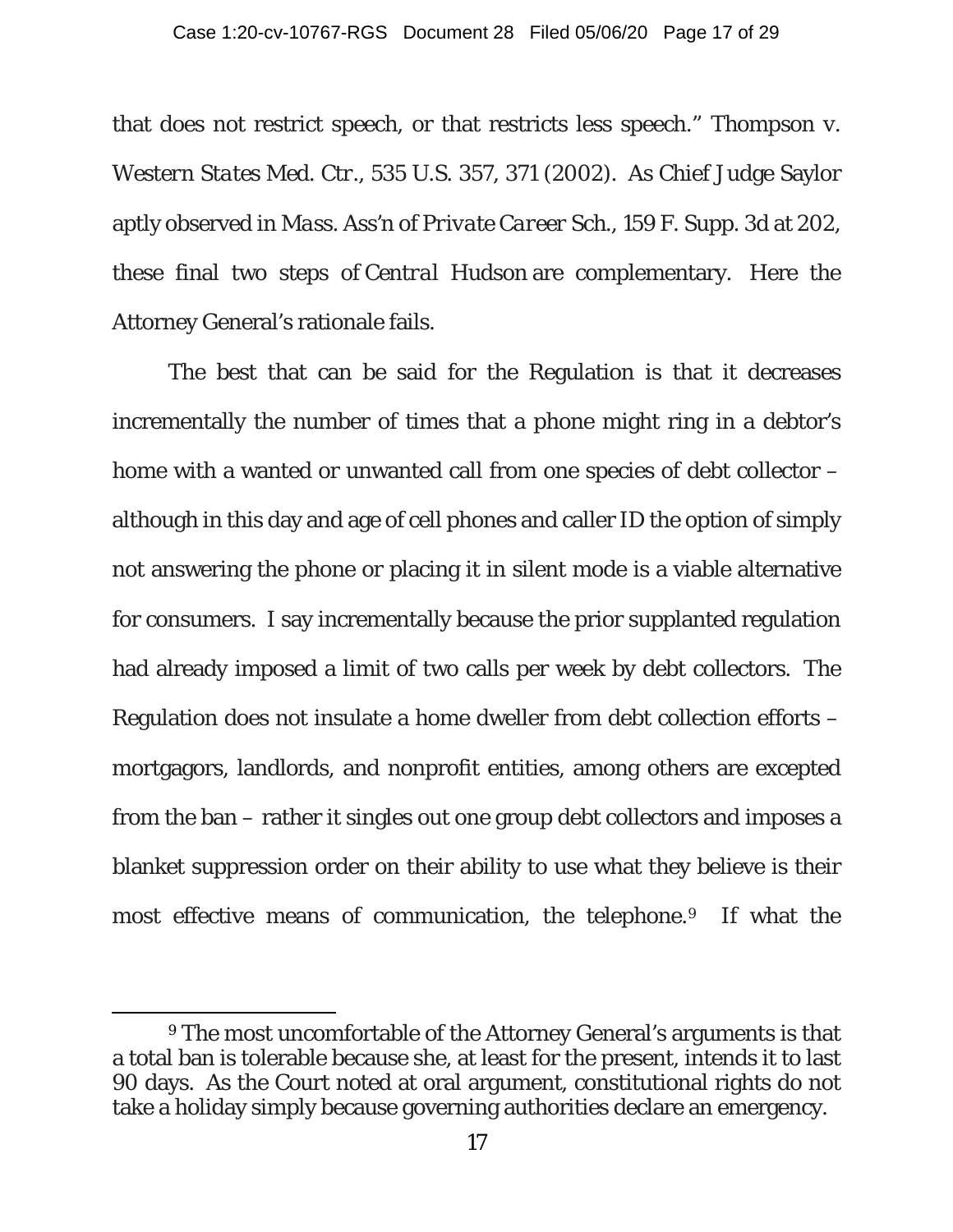Attorney General meant to accomplish by way of the Regulation was a strictliability ban on all deceptive and misleading debt collection calls, the Regulation is redundant as that is already the law, both state and federally.

Like Chapter 93A, the Federal Trade Commission Act (FTCA), 15 U.S.C. § 45, provides that "unfair or deceptive acts or practices in or affecting commerce $[ \ ]$  are . . . unlawful." 15 U.S.C. § 45(a)(1). In fact, Chapter 93A "defines unfair acts or practices by reference to interpretations of those terms in the Federal Trade Commission Act, 15 U.S.C. § 45(a)(1) (2006), in which [Chapter] 93A has its roots." *Kraft Power Corp. v. Merrill*, 464 Mass. 145, 156 (2013).

The Massachusetts statute at issue here, Chapter 93A, straightforwardly declares that "[u]nfair methods of competition and unfair or deceptive acts or practices in the conduct of any trade or commerce are . . . unlawful." Mass. Gen. Laws ch. 93A, § 2(a). "[T]he intent of the legislature" is that a court hearing a Chapter 93A claim will be "guided by the interpretations given by the Federal Trade Commission and the Federal Courts to section 5(a)(1) of the Federal Trade Commission Act (15 U.S.C. [§ ]  $45(a)(1)$ , as from time to time amended." Mass. Gen. Laws ch. 93A, § 2(b). The statute permits the Massachusetts Attorney General to implement "rules and regulations interpreting the provisions" of Chapter 93A, but these "shall not be inconsistent with the rules, regulations and decisions of the Federal Trade Commission and the Federal Courts interpreting the provisions of the" Federal Trade Commission Act, "as from time to time amended." Mass. Gen. Laws ch. 93A, § 2(c).

*McDermott v. Marcus, Errico, Emmer & Brooks, P.C.*, 775 F.3d 109, 116 (1st

Cir. 2014) (alterations in original). The First Circuit has found that "[i]t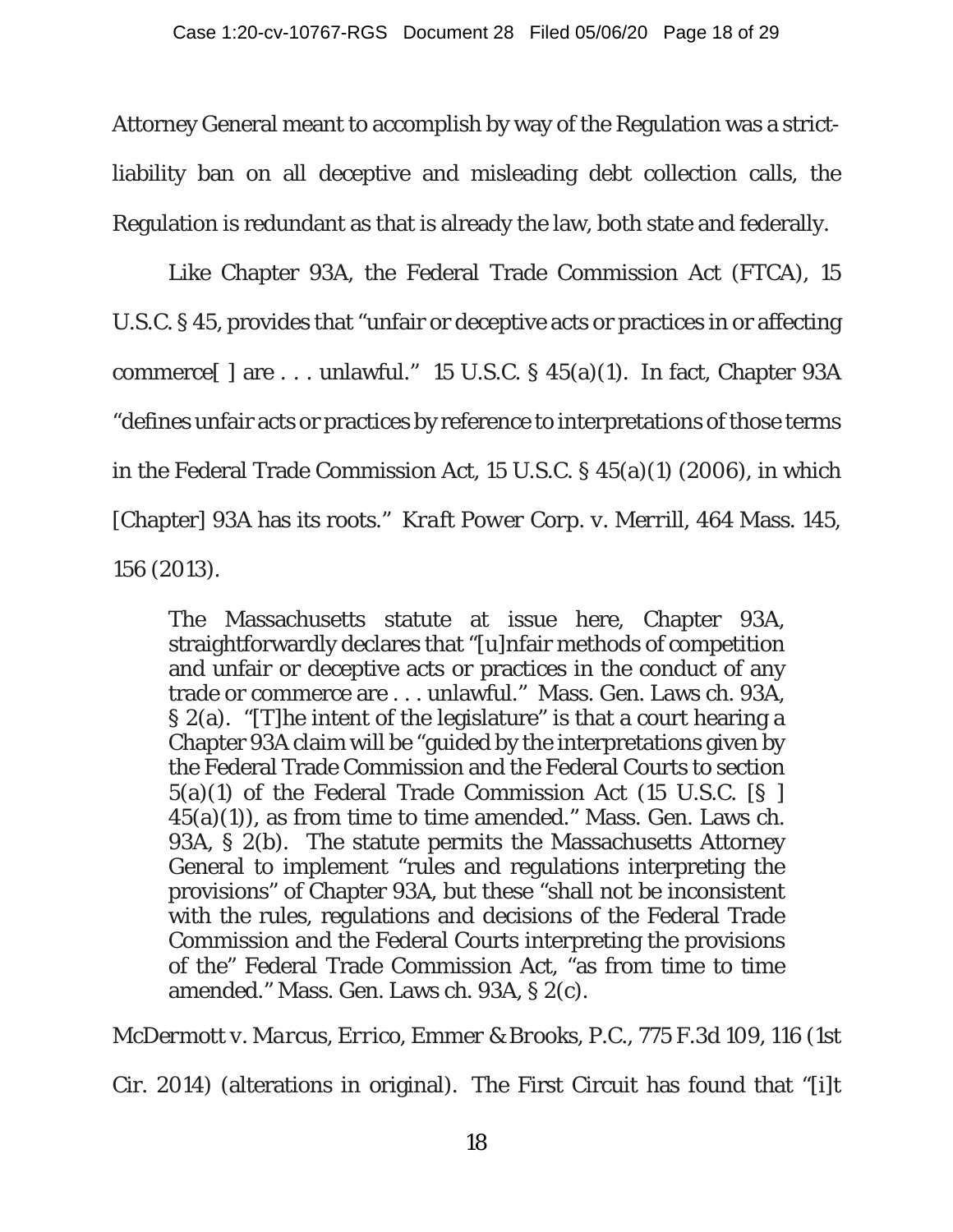follows that, because Massachusetts has folded the FTC Act into Chapter 93A, unfair or deceptive conduct that violates the FTC Act also violates Chapter 93A." *Id.* at 122.

More specific to the Attorney General's purpose, the Federal Debt Collection Practices Act (FDCPA), 15 U.S.C. § 1692, protects consumers against "abusive, deceptive, and unfair debt collection practices." 15 U.S.C. § 1692(a).[10](#page-18-0) Similarly, "the FDCPA establishes that an unfair debt collection act in violation of the FDCPA is a *per se* violation of the FTC Act." *McDermott*, 775 F.3d at 123. "[B]ecause Massachusetts has 'wholly incorporated' the FTC Act and its interpretation into state consumer protection law, a violation of the FDCPA not only per se violates the FTC Act, it also constitutes a per se Chapter 93A violation." *Id.*[11](#page-18-1)

<span id="page-18-0"></span><sup>10</sup> "To establish a valid claim under the FDCPA, a plaintiff must show: '(1) that [he] was the object of collection activity arising from consumer debt, (2) defendants are debt collectors as defined by the FDCPA, and (3) defendants engaged in an act or omission prohibited by the FDCPA.'" *Weiner v. Rushmore Loan Mgmt. Servs., LLC*, 327 F. Supp. 3d 268, 271 (D. Mass. 2018) (alteration in original), quoting *O'Connor v. Nantucket Bank*, 992 F. Supp. 2d 24, 30 (D. Mass. 2014).

<span id="page-18-1"></span><sup>11</sup> The court does note that Section 5 of the FTCA does not authorize a private right of action. *See Lee v. BAC Home Loans Servicing, LP*, 2013 WL 212615, at \*4 (D. Mass. Jan. 18, 2013), citing *Holloway v. Bristol-Myers Corp.*, 485 F.2d 986, 987 (D.C. Cir. 1973) (stating that no private right of action exists under the FTCA).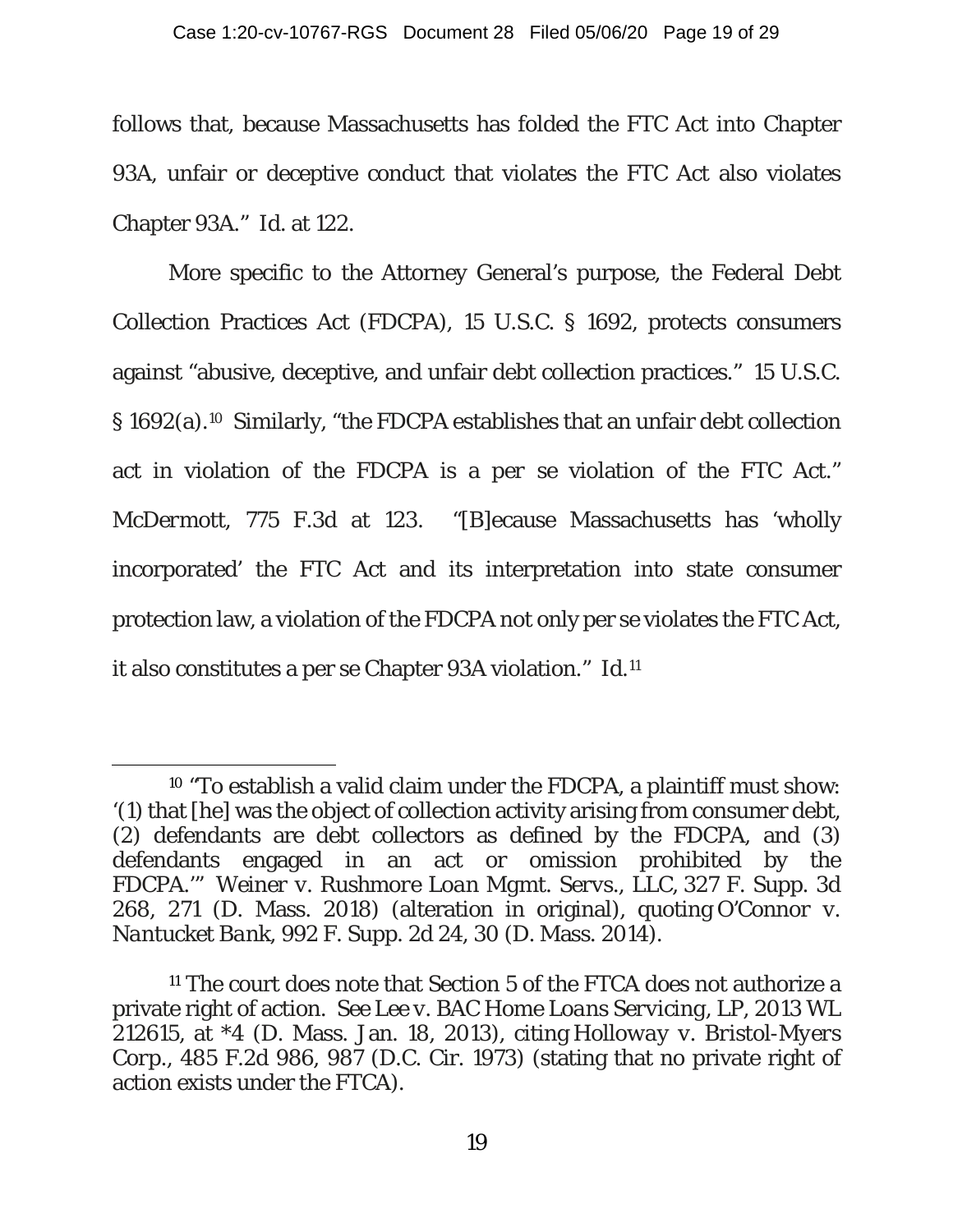The Consumer Financial Protection Act (part of the Dodd-Frank Act) also allows the Consumer Financial Protection Bureau to identify and prohibit unfair, deceptive, or abusive acts and practices by certain debt collectors. *See* 12 U.S.C. §§ 5531, 5536. The Telephone Consumer Protection Act (TCPA), codified at 47 U.S.C. § 227, strictly regulates calls using automated dialing technologies. Both the Federal Communications Commission (FCC) and the Federal Trade Commission (FTC) have issued extensive regulations implementing the TCPA. *See* 47 C.F.R. Ch. I, Subch. B, Pt. 64 (FCC); 16 C.F.R. Part 310 (FTC).

Moreover, Massachusetts has its own unfair debt collection statute, Mass. Gen. Laws ch. 93, § 49 (debt collection in an unfair, deceptive or unreasonable manner) which provides that "[n]o one who is a creditor or an attorney for a creditor, or an assignee of a creditor, of a natural person present or residing in Massachusetts who has incurred a debt primarily for personal, family or household purposes shall collect or attempt to collect such debt in an unfair, deceptive or unreasonable manner." Under Mass. Gen. Laws ch. 93, § 24A(a), no unlicensed person may "directly or indirectly engage in the commonwealth" as a debt collector.[12](#page-19-0)

<span id="page-19-0"></span><sup>12</sup> The Massachusetts Division of Banks (DOB)'s regulations create a licensing system for debt collectors. *See* 209 CMR 18.01(1). Because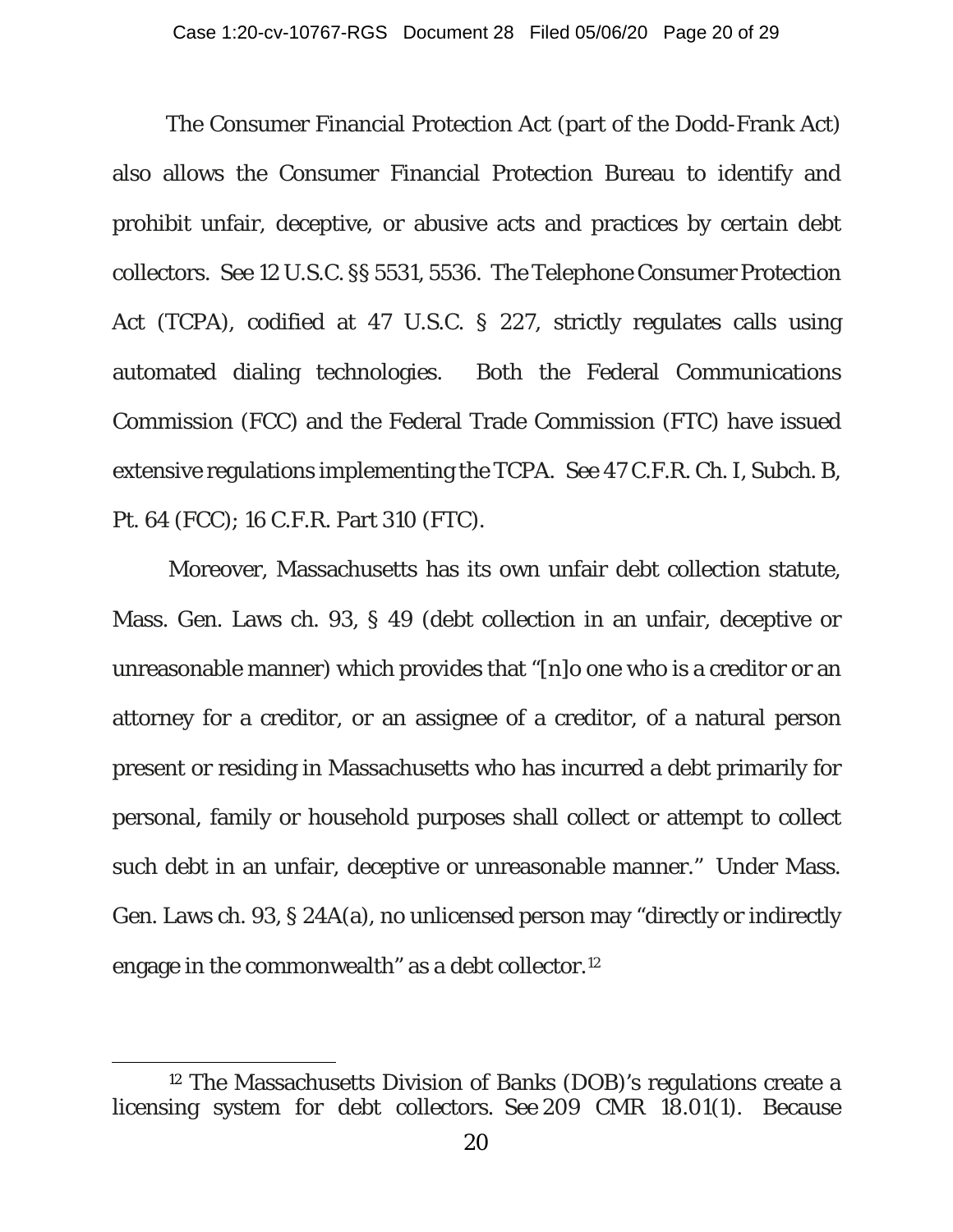As is pointed out in ACA's brief, the Attorney General has issued comprehensive debt-collection regulations (*see* 940 CMR 7.00, *et seq*.), as has the DOB (*see* 209 CMR 18.00, *et seq*.). In 940 CMR 7.04 and 7.05, the Attorney General deems abusive communications from creditors and debt collectors to be unfair or deceptive, listing representations and other communications that are deemed "unfair or deceptive." *See also* 940 CMR 7.07. The same regulation imposes strict requirements on creditors' and debt collectors' initial contacts with consumers and declares any deviation from those limitations to be "unfair or deceptive." *See* 940 CMR 7.08. The DOB's regulation 209 CMR 18.22(1) declares any violation "shall be considered an unfair or deceptive act or practice under M.G.L. ch. 93A, § 2."

DOB Regulation 209 CMR 18.16 further lists representations and communications considered "unfair or deceptive," and 209 CMR 18.14 limits the time, place, and frequency of phone calls to consumers no more than two in each seven-day period to a residential number and two per 30 day period to other numbers. All calls must be made between 8 a.m. and 9 p.m. and debt collectors are forbidden to charge call expenses to a debtor. *See* 209 CMR 18.14 and 18.17. Like the FDCPA under 15 U.S.C. §

Massachusetts's licensed attorneys may also serve as debt collectors *see,* 209 CMR 18.02(g), § 35.04 also bans them from initiating calls.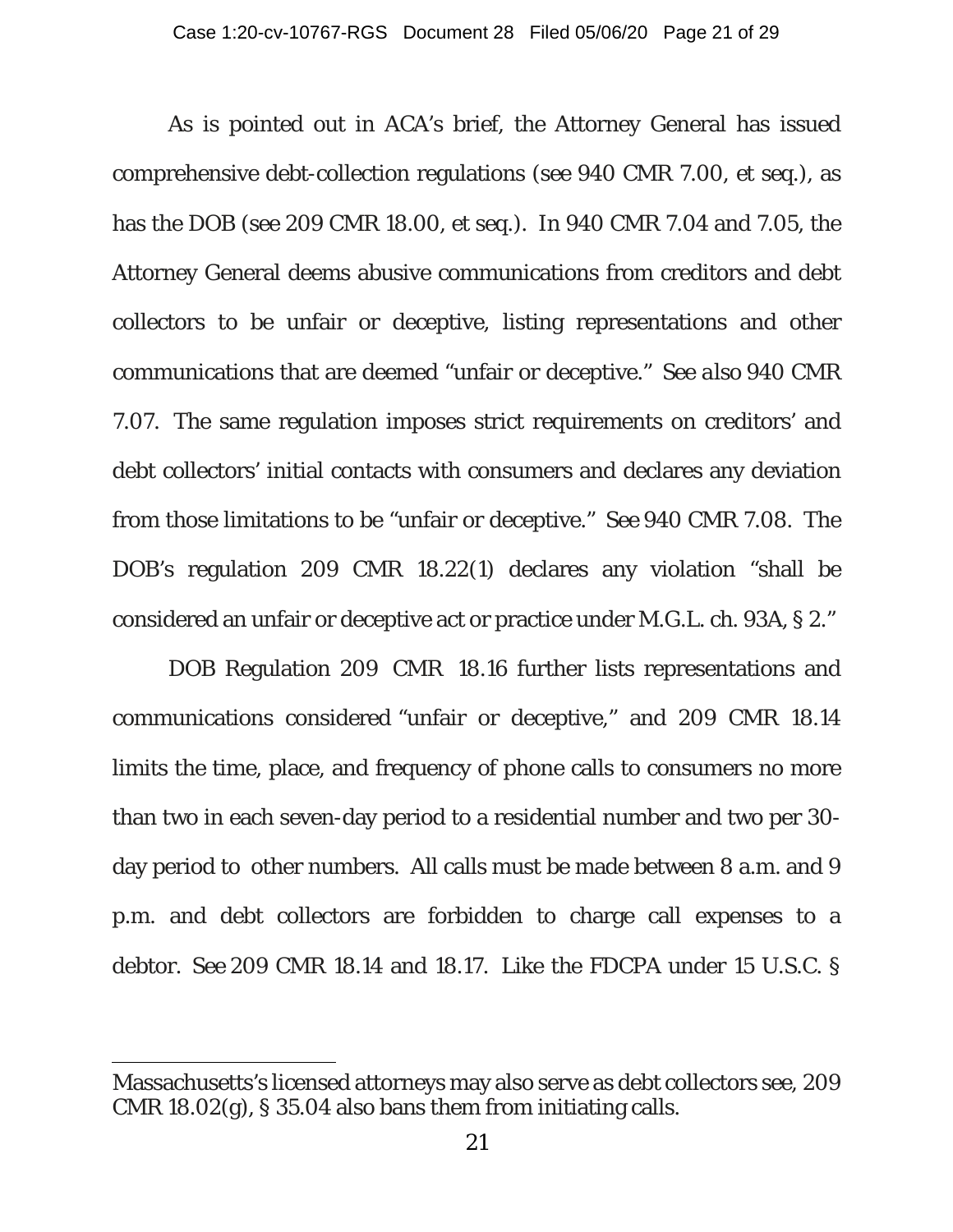1692e(11), and existing Attorney General regulations, the DOB requires debt collectors to disclose their identity and purpose, and inform the consumer that any information that they provide may be used to collect their debt. *See* 209 CMR 18.16(11). Like the FDCPA under 15 U.S.C. § 1692g, the DOB also requires debt collectors to send validation notices to consumers after initial contact. *See* 209 CMR 18.18.

While I laud the Attorney General's desire to protect citizens of Massachusetts during a time of financial and emotional stress created by the Covid-19 pandemic, I do not believe that the Regulation adds anything to their protections that the existing comprehensive scheme of law and regulation already affords to debtors, other than an unconstitutional ban on one form of communication.

In addition to the § 35.04 ban on all telephonic communications by certain debt collectors, the Regulation also makes the initiation of a lawsuit by these same debt collectors during the "state of Emergency Period" a *per se* violation of Chapter 93A. *See* 940 CMR 35.03. ACA argues that the moratorium on initiating debt collection lawsuits violates its members' right to petition the government by "usurp[ing] the power of the courts to decide who may and may not file petitions and who may carry out valid judicial orders for relief. And its reach extends not only to Massachusetts state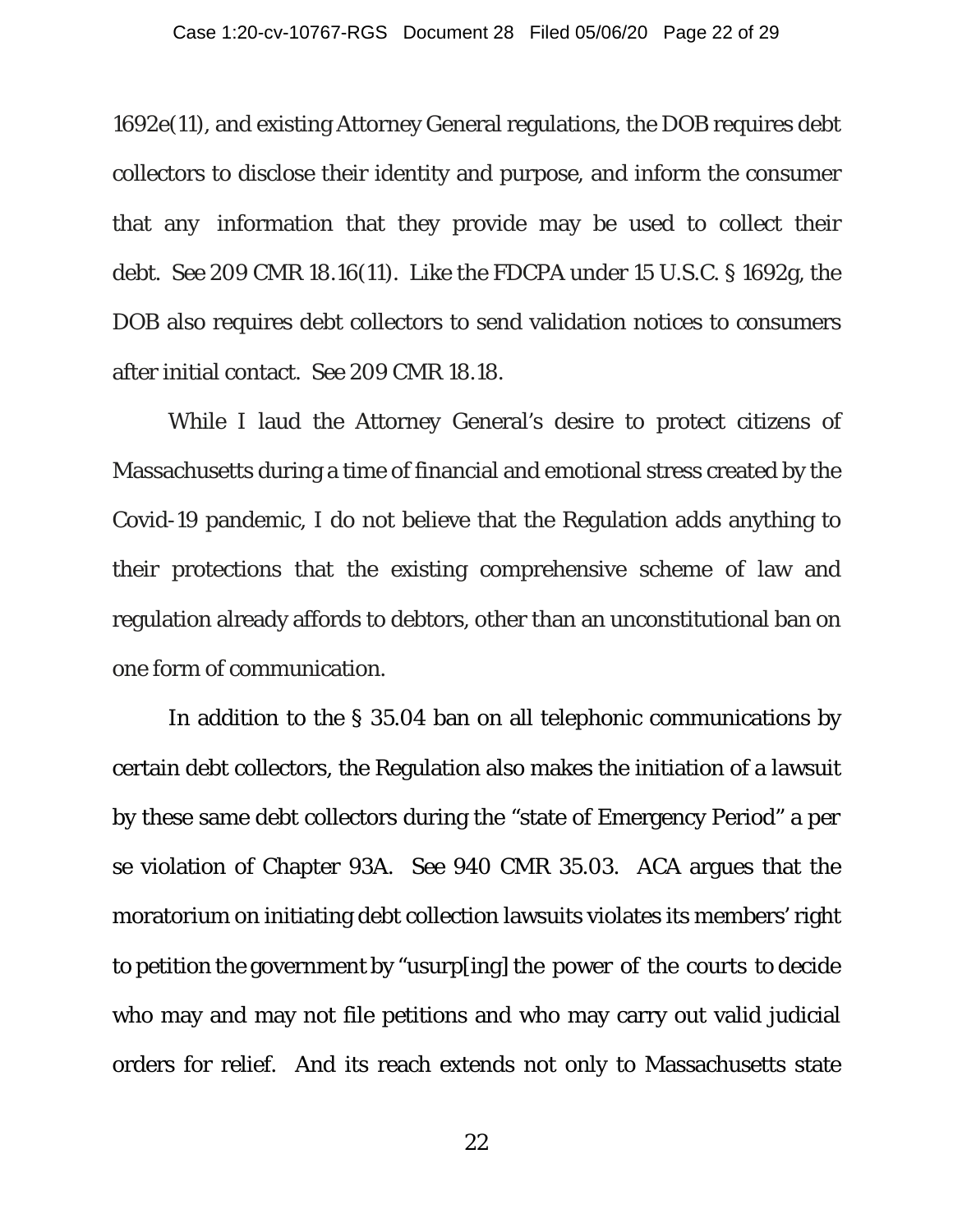courts, but to federal courts and the courts of other states. This is impermissible under . . . federal law." Pl.'s Mem. at 14. I agree.

The First Amendment provides that "Congress shall make no law . . . abridging . . . the right of the people . . . to petition the Government for a redress of grievances." The constitutional guarantee of the right of citizen access to the courts, state and federal, has been identified by the United States Supreme Court as "among the most precious of the liberties safeguarded by the Bill of Rights." *United Mine Workers of Am., Dist. 12 v. Illinois State Bar Ass'n,* 389 U.S. 217, 222 (1967); *see also California Motor Transp. Co. v. Trucking Unlimited,* 404 U.S. 508, 510 (1972) ("The right of access to the courts is indeed . . . one aspect of the right of petition."); *NAACP v. Button,* 371 U.S. 415, 433 (1963) (noting that First Amendment freedoms, including the right to petition, are "delicate and vulnerable, as well as supremely precious in our society" and therefore demand exacting protection).

As reiterated by the Court most recently in *Borough of Duryea, Pa. v. Guarnieri*, 564 U.S. 379 (2011):

This Court's precedents confirm that the Petition Clause protects the right of individuals to appeal to courts and other forums established by the government for resolution of legal disputes. "[T]he right of access to courts for redress of wrongs is an aspect of the First Amendment right to petition the government." *Sure-Tan, Inc. v. NLRB*, 467 U.S. 883, 896-897; *see also BE & K*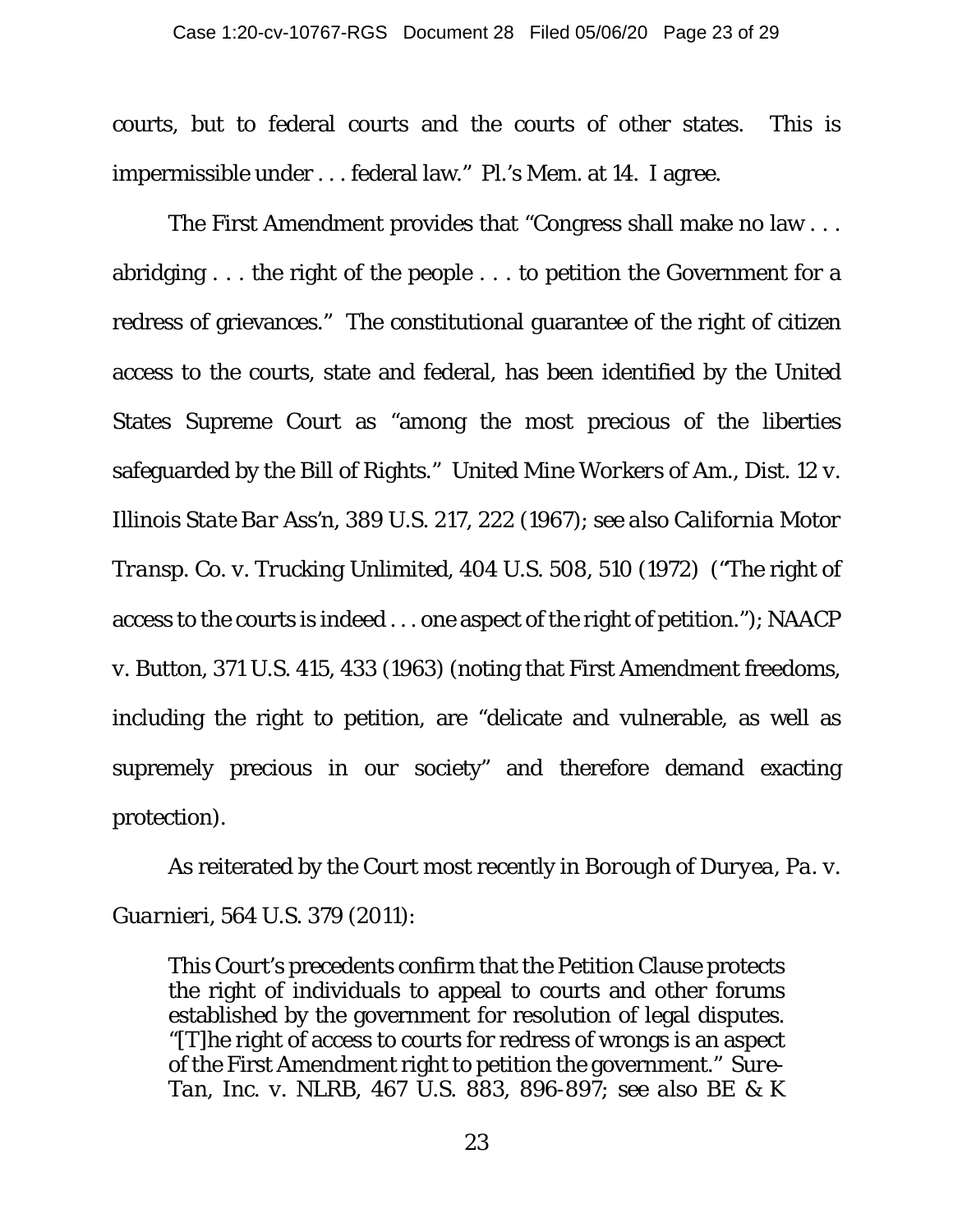*Constr. Co. v. NLRB*, 536 U.S. 516, 525 (2002); *Bill Johnson's Restaurants, Inc. v. NLRB*, 461 U.S. 731, 741 (1983); *California Motor Transport Co. v. Trucking Unlimited*, 404 U.S. 508, 513 (1972). . . . The right to petition applied to petitions from nobles to the King, from Parliament to the King, and from the people to the Parliament, and it concerned both discrete, personal injuries and great matters of state.

*Id.* at 387, 395 (alteration in original);[13](#page-23-0) *see generally,* Benjamin Plener Cover*, The First Amendment Right to a Remedy,* 50 U. C. Davis L. Rev. 1741 *(*2017).

While not disputing that right of ACA members to access to the courts, the Attorney General argues that that the law nonetheless "permits measures that impose mere procedural obstacles to the vindication of substantive rights." Def.'s Opp'n at 21. She cites as examples the Prison Litigation Reform Act's (PLRA) requirements that inmates exhaust available administrative remedies before filing a lawsuit in federal court (i.e., prisoner must complete an application to qualify for *in forma pauperis* status or to request court permission prior to filing a new lawsuit if previously deemed a vexatious filer. *See Rivera v. Allin*, 144 F.3d 719, 725 (11th Cir. 1998) (the

<span id="page-23-0"></span><sup>13</sup> The final sentence of this paragraph reflects the majority's rejection of Justice Scalia's view that the right to petition the courts is not, as a matter of historical precedent, "a constitutionally protected" right. *Id.* at 403 (Scalia, J., concurring in part). However, Justice Scalia acknowledges that there are scholars of the common law who disagree with his view. *See id.* at 404.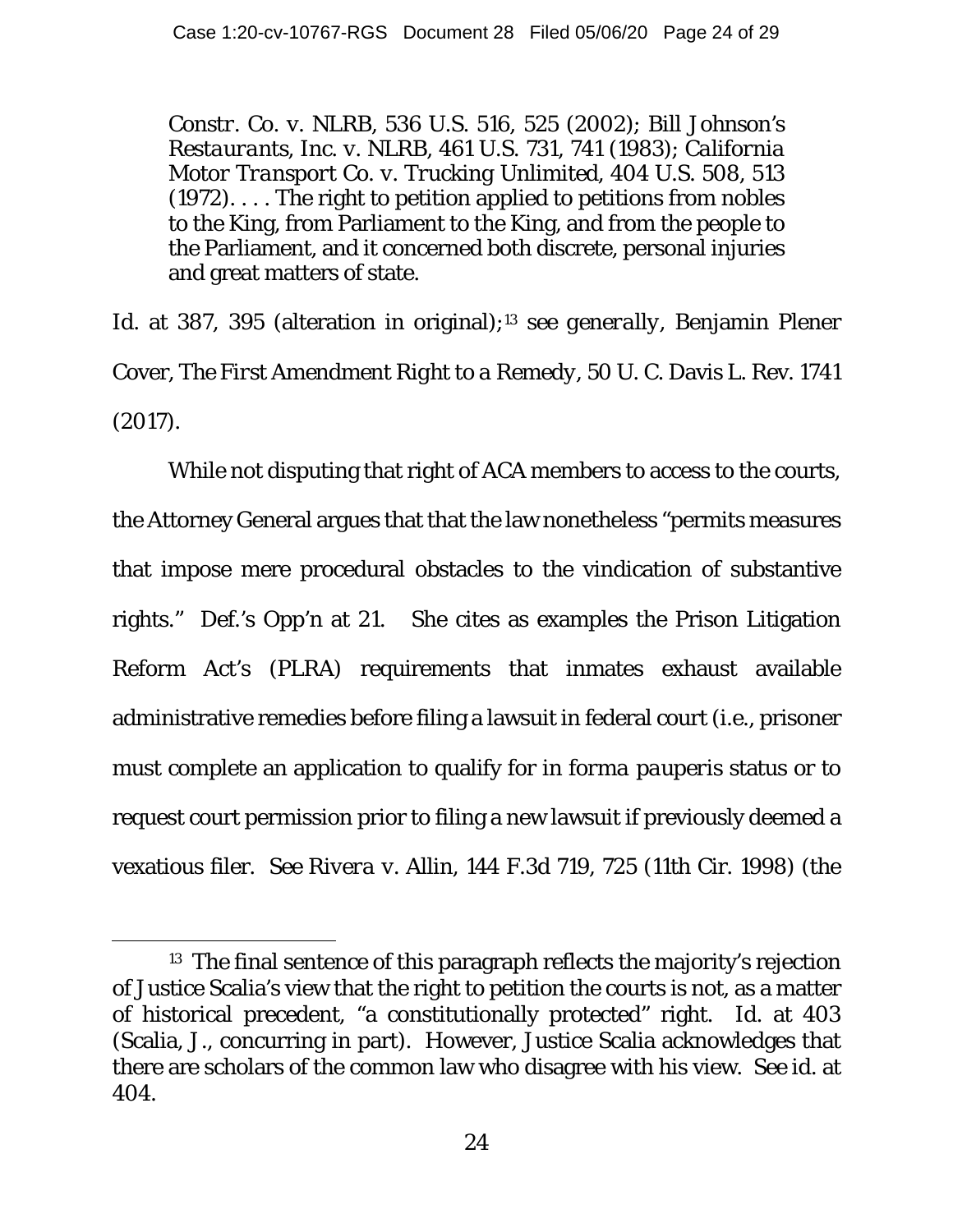PLRA disqualification of some inmates from *in forma pauperis* status does not infringe the right of petition because it is "purely procedural" and "in no way prescribe[s] rules of decision"). Putting aside the fact that prisoners enjoy fewer constitutional protections than ordinary citizens, *see, e.g., Overton v. Bazzetta*, 539 U.S. 126, 133-135 (2003), the PLRA does not divest an inmate of any remedies at all, it simply requires a resort to administrative remedies before invoking judicial relief. The analogy, in other words, does not fit.

The Attorney General argues, as with the ban on telephonic communication, that the Regulation is temporary and as "[a]ll state statutes of limitation have been tolled, . . . no creditor will find itself without legal recourse for recovery of alleged debts. . . . Thus, the effect of § 35.03 is merely to delay a creditor's day in court, while temporarily protecting consumers from a method of debt collection that is uniquely threatening under the circumstances of the pandemic." Def.'s Opp'n at 22.[14](#page-24-0) However, as the Court recognized in the *Blaisdell* mortgage case on which the Attorney General relies, the mere fact of an emergency does not increase constitutional power,

<span id="page-24-0"></span><sup>14</sup> At oral argument, the Attorney General essentially conceded that the 90-day period is a matter of grace, not right, and that the Regulation may well be extended should she deem the present emergency to be ongoing.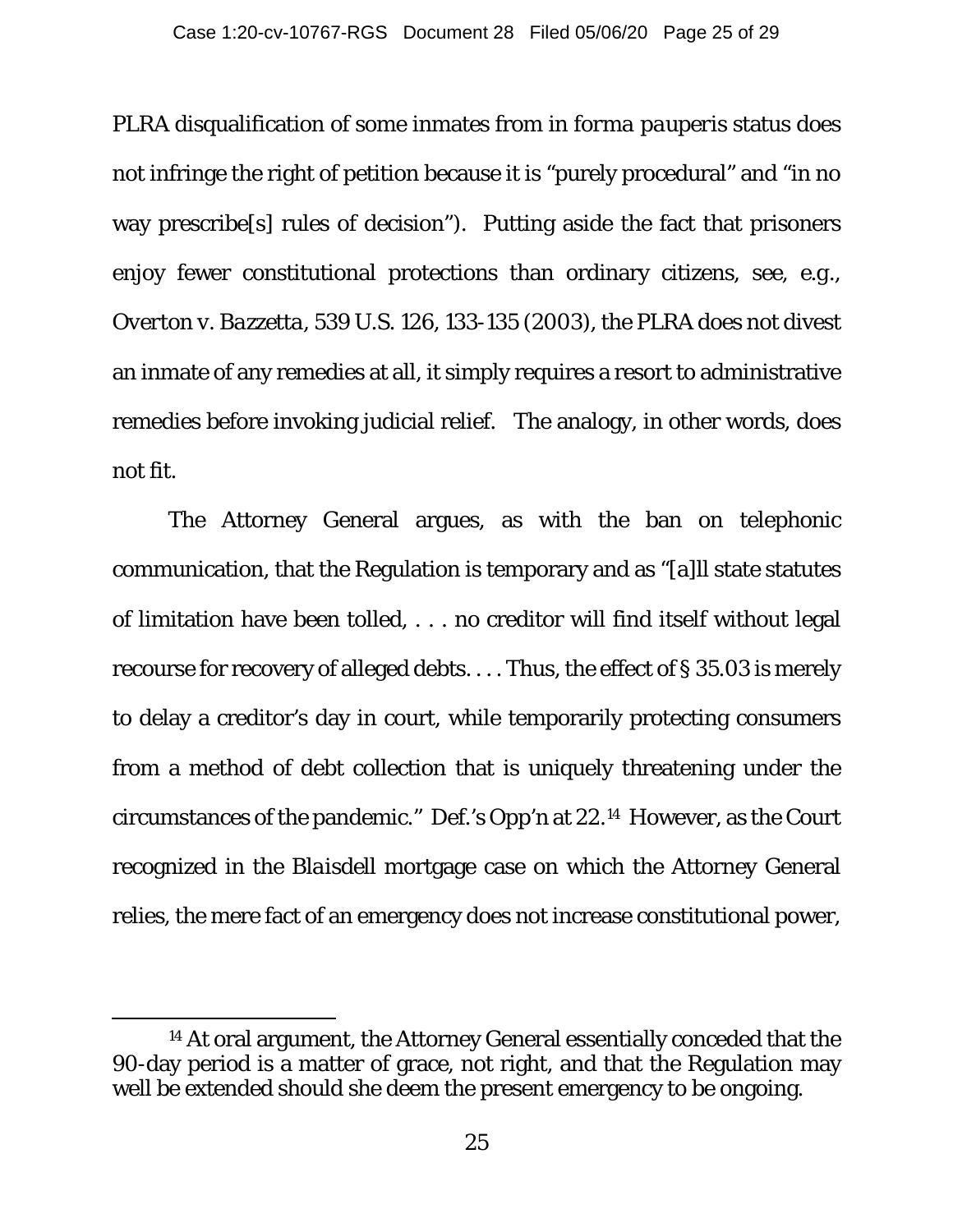nor diminish constitutional restrictions.[15](#page-25-0) Unlike § 35.03, the Minnesota law specified that "relief may be had through authorized judicial proceedings with respect to foreclosures of mortgages, and execution sales, of real estate; that sales may be postponed and periods of redemption may be extended." *Blaisdell*, 290 U.S. at 416.[16](#page-25-1) In the *Blaisdell case*, the Minnesota trial court

<span id="page-25-0"></span>15 Specifically, the Court stated that

[e]mergency does not create power. Emergency does not increase granted power or remove or diminish the restrictions imposed upon power granted or reserved.

Blaisdell, 290 U.S. 425. Moreover,

Constitutions can not be changed by events alone. They remain binding as the acts of the people in their sovereign capacity, as the framers of Government, until they are amended or abrogated by the action prescribed by the authority which created them. It is not completent [*sic*] for any department of the Government to change a constitution, or declare it changed, simply because it appears ill adapted to a new state of things.

*Id.* at 451, (Sutherland, J., dissenting), quoting *People ex rel. Twitchell v. Blodgett*, 13 Mich. 127, 139 (1865).

<span id="page-25-1"></span><sup>16</sup> Invoking the relevant provision of the statute, John Blaisdell and his wife asked the district court of Hennepin County to extend the period of redemption from a foreclosure sale to provide them additional time to get a loan (made nearly impossible by the Great Depression). The Association objected to the introduction of evidence asserting that the statute was unconstitutional. The motion was granted, and a motion for a new trial was denied. On appeal, the Minnesota Supreme Court reversed the district court's decision and remanded. *See Blaisdell v. Home Bldg. & Loan Ass'n*, 189 Minn. 422 (1933). Evidence was then taken in the trial court, and the court made detailed findings of fact. The court then entered judgment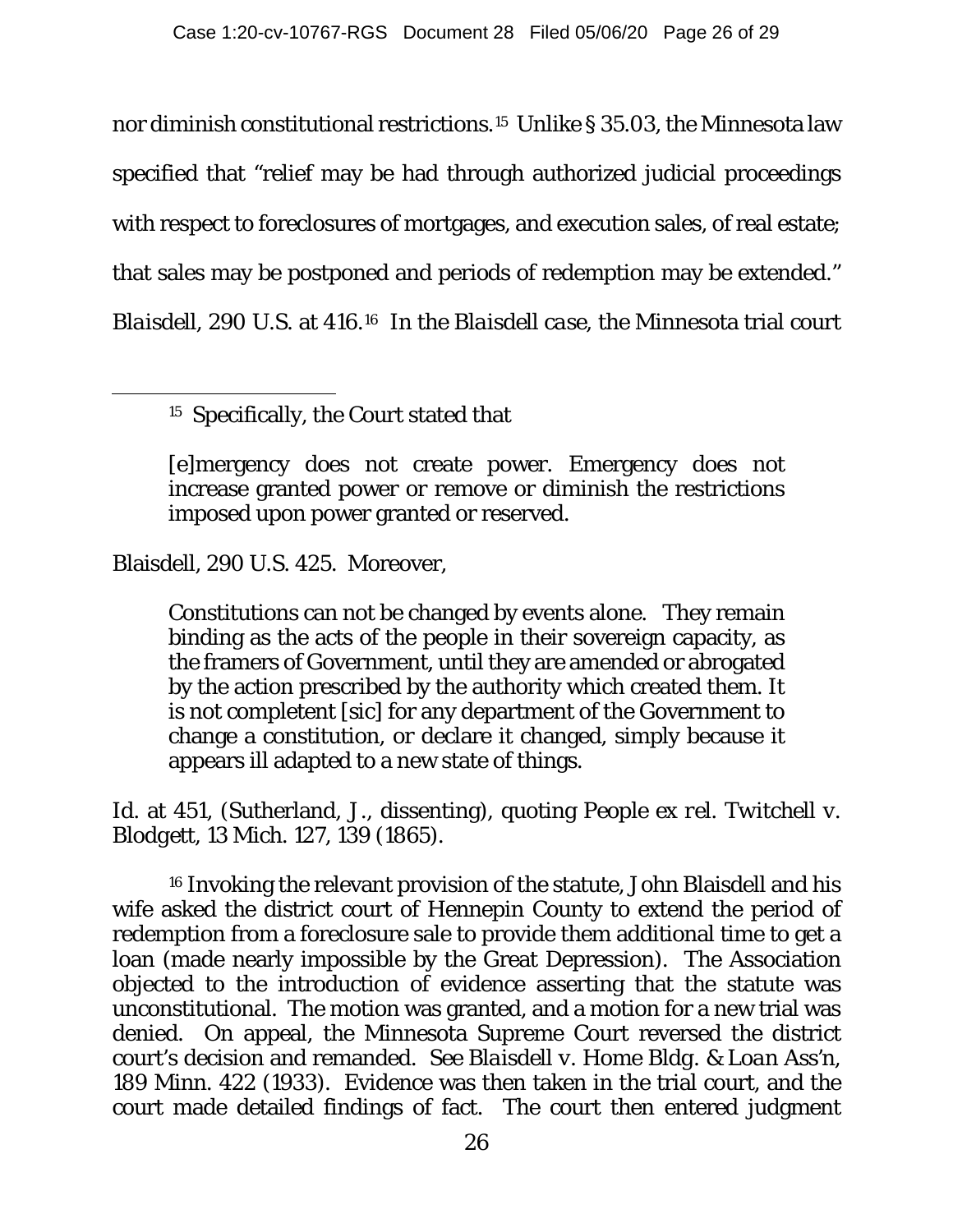took evidence and issued a judgment after the Minnesota Supreme Court

remanded the case requiring it to do so.[17](#page-26-0)

# **Irreparable Harm**

As the court has previously noted, a finding of a First Amendment

violation obviates the need for an additional showing of irreparable harm.

*See Sindicato Puertorriqueño de Trabajadores,* 699 F.3d at 10-11.[18](#page-26-1)

<span id="page-26-0"></span><sup>17</sup> The Attorney General also cites to federal legislation imposing a 60day moratorium on filing judicial foreclosure proceedings against a federally-backed mortgage loan (FBML) and a 120-day moratorium on the filing of eviction actions where the leased property participates in a specified federal program or has a federally-backed mortgage loan. *See* Coronavirus Aid, Relief, and Economic Security Act (CARES) Act, P.L. 116-136, 134 Stat. 281, § 4022(c)(2) and § 4024(b)(1) (Mar. 27, 2020). First, unlike the debts subject to 940 CMR 35.03, the federal government is the sponsor or underwriter of the loans, and this section of CARES applies only to servicers of 1-4 family FMBLs (with no application to 5-family or more). *See id*. §§  $4022(a)(2)$ ,  $4024(a)(4)(A)$ . Second, the federal government permits multifamily landlords whose properties are financed with a Freddie Mac Multifamily to defer federal loan payments for 180 days (and up to one year) by showing hardship because of COVID-19. *See* §§ 4022(b), 4022(c)(1).

<span id="page-26-1"></span><sup>18</sup> ACA contends that its members, including some in Massachusetts, have been directly harmed by the Regulation, which prohibits them from any telephonic contact with consumers concerning their core business of debt collection. To cite two exemplars, PRA states that its March revenues were down 36% from the prior March, projects that April will be down 50%

extending the period of redemption to May 1, 1935, subject to the condition that the Blaisdells should pay the Association \$40 a month through August, September, and October of 1933, that the payments should be \$80, in two installments, and thereafter \$40 a month, with all these amounts to go to the payment of taxes, insurance, interest, and mortgage indebtedness. This judgment was sustained by the Minnesota Supreme Court. *See Blaisdell v. Home Bldg. & Loan Ass'n,* 189 Minn. 448 (1933).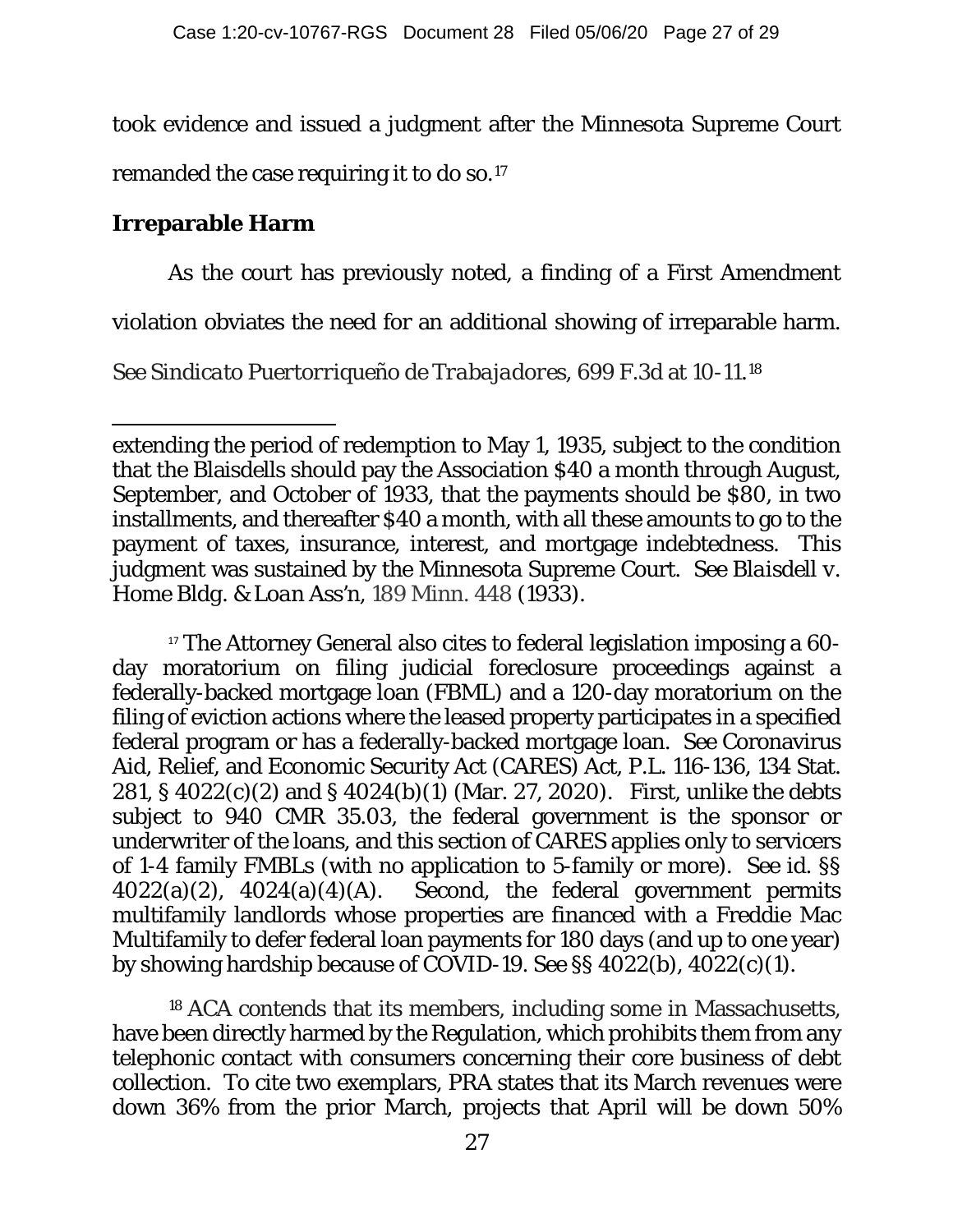## **Balance of the Equities; Public Interest**

Given the plethora of protection provided to debtors by the laws and regulations the court has previously cited, the interest a debtor may have in the Regulation may not weigh as heavily as the threat of extinction faced by smaller collection agencies who have been effectively put out of business. Of perhaps greater concern is the impact the Regulation may have on hospitals and utilities who depend on collection agencies to remain solvent. Finally, the court recognizes the argument advanced by ACA that a capitalist society has a vested interest in the efficient functioning of the credit market which depends in no small degree on the ability to collect debts.[19](#page-27-0)

#### ORDER

For the foregoing reasons, the court hereby enters a temporary restraining order enjoining the Attorney General from enforcing the provisions of the Regulation that ban telephonic communications initiated by the defined debt collectors with consumers in connection with the

compared last year, and reports that it has lost its major client because of the Regulation. Terrasi Aff. ¶ 6; Compl. ¶¶ 52-54. All Debts Solution (ADS), another ACA member from Massachusetts, "estimates that it will lose 60 to 70% of its revenue as a result of the Regulation." Compl. ¶ 59.

<span id="page-27-0"></span><sup>19</sup> The Massachusetts Division of Banks has declared collection agencies "essential businesses," presumably with the expectation that they will keep their doors open and staff employed.